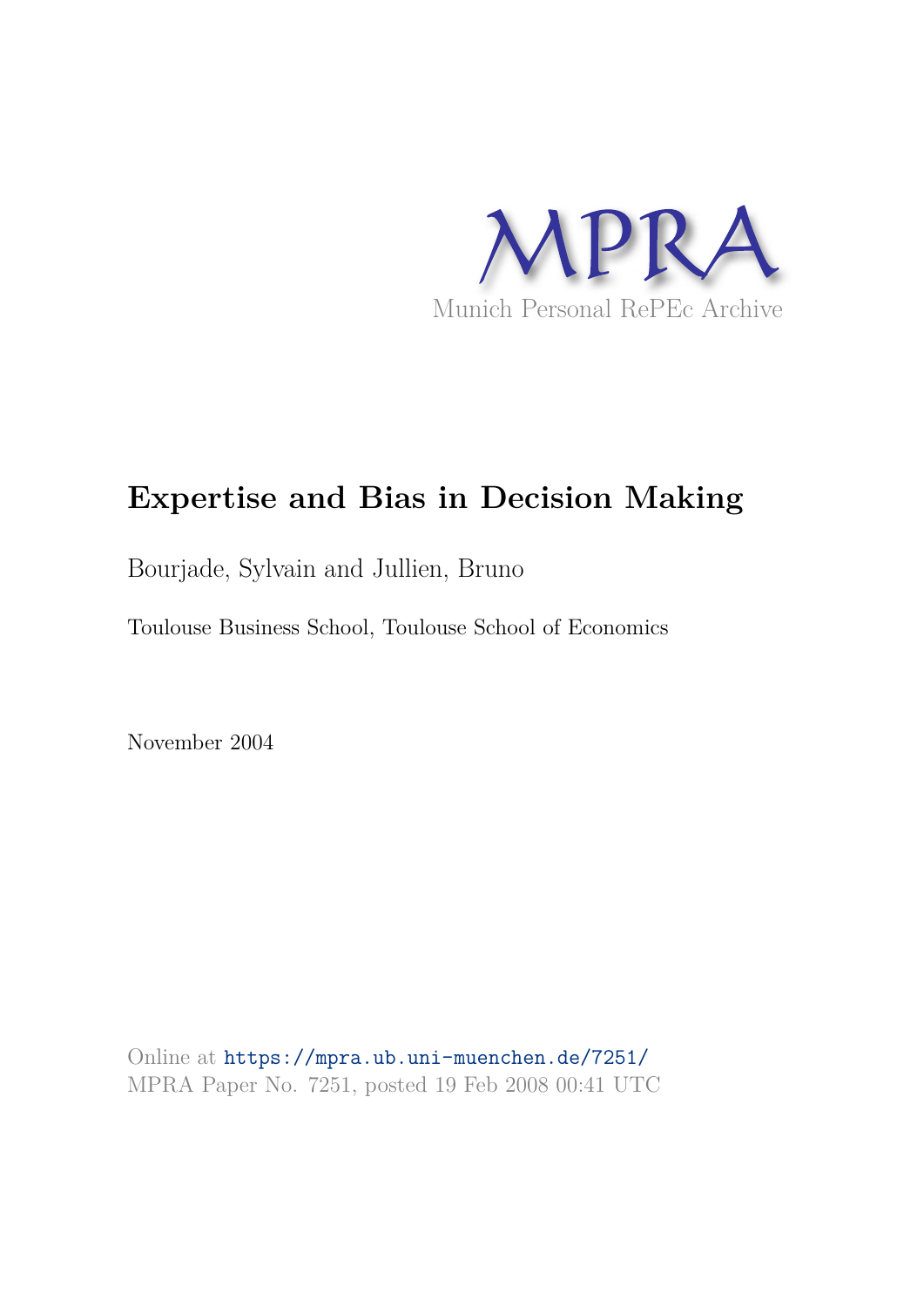# Expertise and Bias in Decision Making

Sylvain Bourjade<sup>\*\*</sup> Bruno Jullien<sup>\*\*\*</sup>

November 2004 This version: January 2007

#### Abstract

In this paper, we develop a model of a decision maker using an expert to obtain information. The expert is biased toward some favoured decision but cares also about its reputation on the market for experts. We then analyse the corresponding decision game depending on the nature of the informational linkage with the market. In the case where the expert is biased in favour of the status quo, the Önal decision is always biased in the same direction. Moreover, it is better to rely on experts biased against the status quo. We also show that it is optimal to publically disclose the expert report. Finally, we prove that the intuitive results that hiring an honest inside expert raises the outside expertís incentives to report truthfully holds when reports are public but not when they are secret.

Keywords: Experts, Bias, Reputation, Merger Control.

JEL Classification: D82, L40.

Thanks for helpful comments to Bruno Biais, Denis Gromb, Didier Laussel and Jean Tirole. We have benefited from comments by participants to the seminar at Universitat Autonoma de Barcelona and the IIOC 2005 conference in Atlanta. This work was partially written while the Örst author was a Marie Curie fellow at Universitat Autonoma de Barcelona. All remaining errors are ours.

<sup>\*\*</sup>Université de Toulouse 1 (GREMAQ), Manufacture des Tabacs - Bat.F, 21 Allée de Brienne, 31042 Toulouse (France). E-mail: sylvain.bourjade@univ-tlse1.fr

<sup>\*\*\*</sup>Université de Toulouse 1 (IDEI and GREMAQ), Manufacture des Tabacs - Bat.F, 21 Allée de Brienne, 31042 Toulouse (France). E-mail: bjullien@cict.fr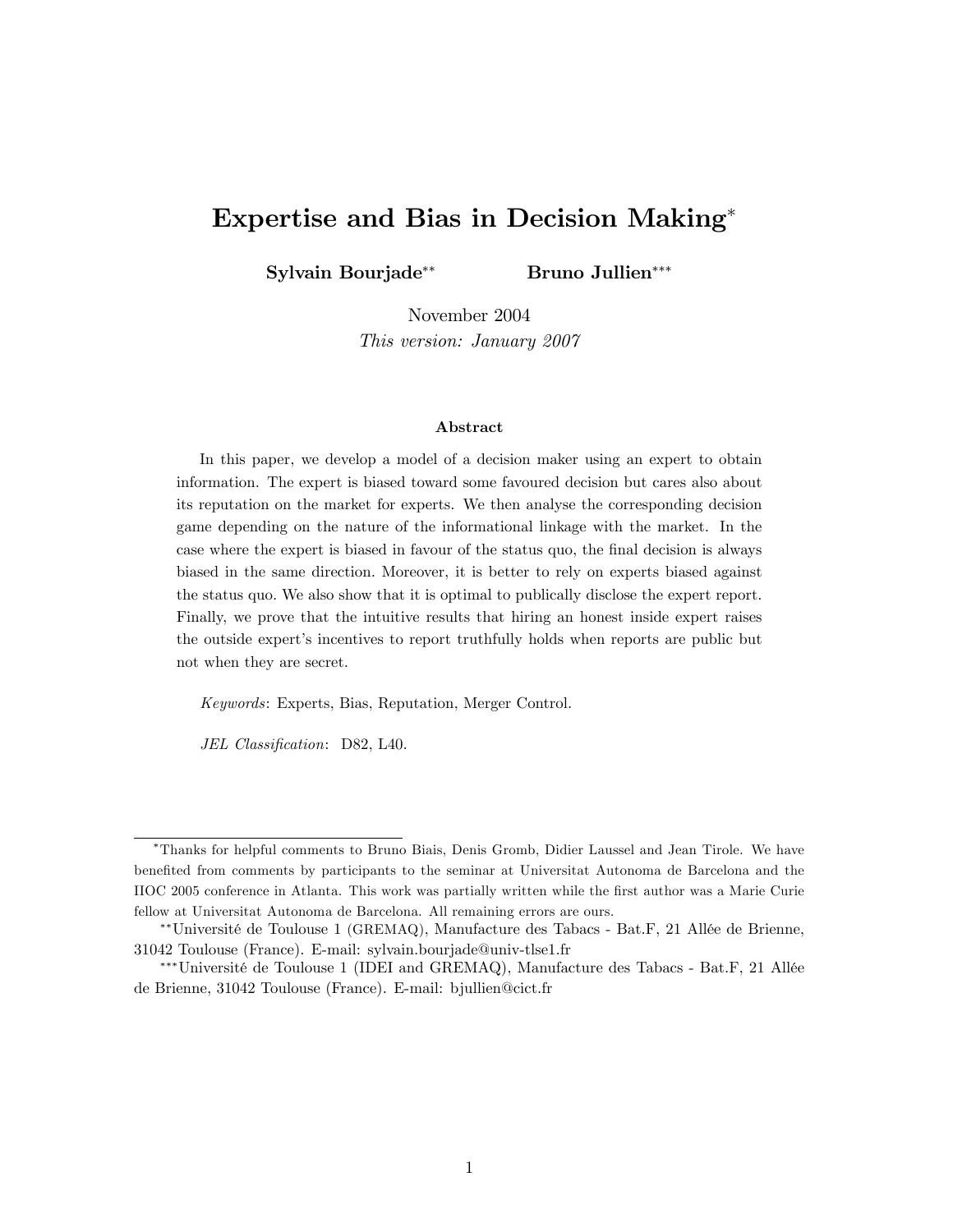# Expertise and Bias in Decision Making

# 1 Introduction

In many economic environments, information plays a critical role in decision making. However, this information is not always available to the decision maker while it is known, or can be gathered, by a group of parties who are interested in the decision. For instance, the qualification of a merger as anti-competitive crucially depends on the expected efficiency gains attained by the merger. To make an efficient decision, the Competition Authority can elicit this information from experts. This could be a difficult task because experts are often biased in favor of a concerned party. To mitigate this informational problem, the European Competition Authority has recently decided to create her own team of economic experts<sup>1</sup>. This is also the case of the agencies in charge of the evaluation of medical products. The role of those agencies is to monitor and control the quality of health products. The decisions are motivated through the advice of internal and external experts. However, external experts may have common interests with industries concerned by the decision. This creates eventual conflicts of interests which must be taken into account by the agency. Other examples of delegated expertise when some experts are biased are, among others, stock recommendations by financial analysts<sup>2</sup> or the evaluation of a project by scientific experts.

This paper studies how those conflicts of interests affects the efficiency of information transmission between the experts and the decision maker when the formers also care about their reputation on the market for experts. We analyze the corresponding decision game depending on the nature of the informational linkage with the market. Our results are twofold. First, relying on experts biased against the status quo enhances the efficiency of the decision. Second, there always exists an equilibrium of the game with secret reports which leads to a lower efficiency in terms of information transmission than provided by all equilibria of the game with public disclosure of the expert's report. The decision maker can therefore use these tools to mitigate the effects of conflicts of interests.

To consider this situation, we develop a framework where a Decision Authority (DA) wants to maximize the social surplus. To make an efficient decision, the DA hires at some fixed wage an outside expert, who cares about its reputation, the social surplus, but also special interests due to collusion or bribery. For instance, he may also have common interests with a concerned party, the competitors or the consumers. Experts may gather a private signal about the social surplus. We model information gathering by a private signal

<sup>&</sup>lt;sup>1</sup> See Roller, Stennek and Verboven (2000) and Kuhn (2002) for more details about Europeam Competition Authority decision.

 $^{2}$ Bruce (2002) analyzes what causes analysts to have such a significant bias in their recommendations. See also Morgan and Stocken (2003) for a theoretical study of this point.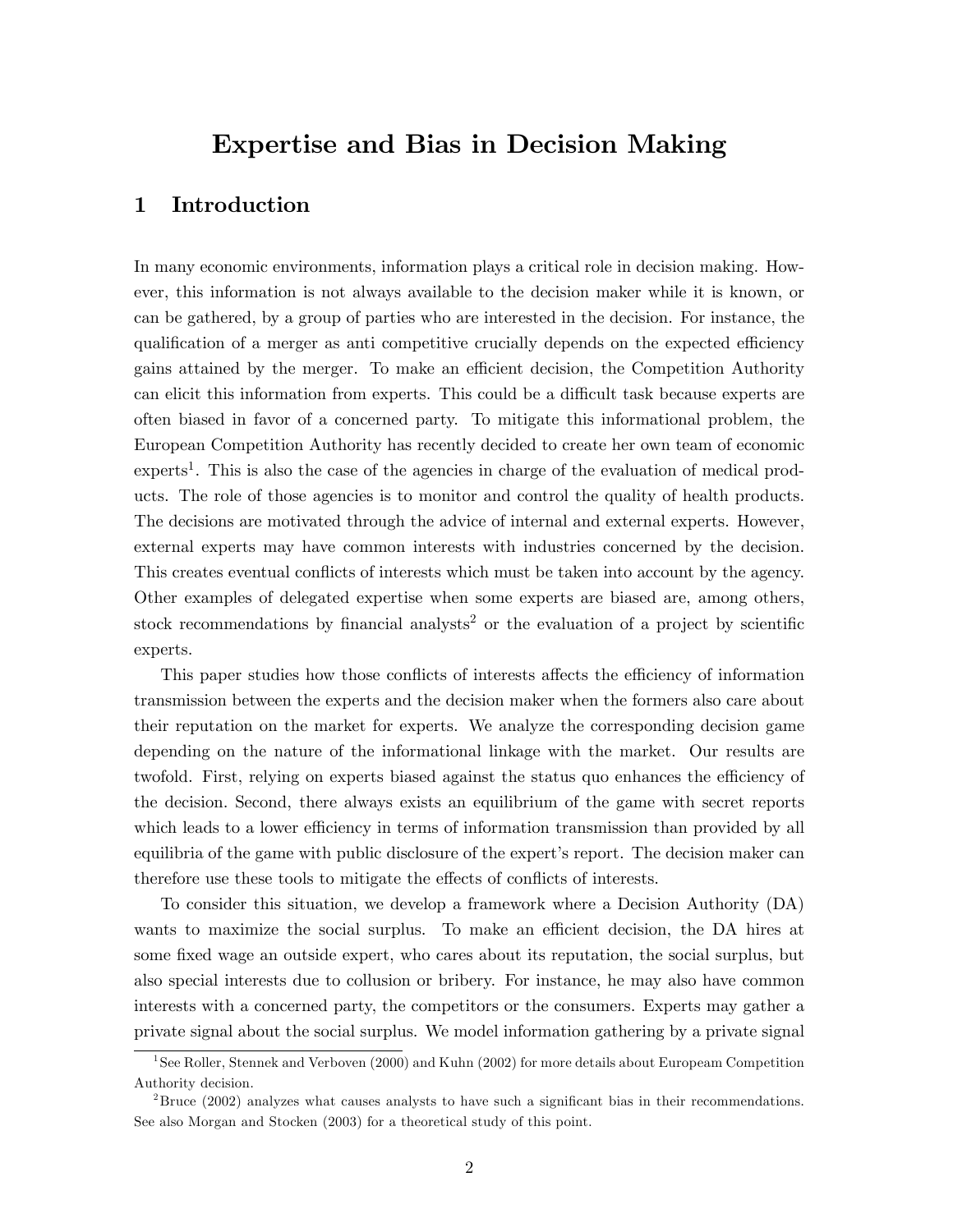which is hard information. This means that the expert cannot manipulate their signal. However, he may conceal the information he has gathered. Within this framework, the DA will always follow an expert's advice when it is informative even though there are conflicts of interests. When the expertís report is uninformative, she will base her decision on the revised expectation of the value of the surplus. The incentive of the expert to reveal his information comes for the benefits he derives from signalling to the market his ability to generate an informative signal.

In addition, we allow the DA to hire an inside expert. Inside experts' interests are perfectly aligned with the DA. However, due to time constraints or lack of expertise about this particular decision, the information they gather is less precise than the outside expertsí one.

We first analyze the efficiency of information transmission when the market perfectly observes the expertís reports. When the DA cannot hire inside experts, we show that if the outside expertsí bias is not too high, they will always report the truth. But they may have incentives to misreport when their bias is higher. Indeed, when misreporting moves the decision in the same direction than the expert's bias and when the gain from this is higher than the loss from reputation, the expert will conceal his information and report that he is uninformed. Moreover, the reputation gain when announcing an informative report decreases with the set of signals for which he decides to misreport. The fact that the expert misreports for some values of the signal reduces the opportunity cost of not reporting as it becomes relatively less likely that a non-reporting expert didnít receive any information. Thus misreport is to some extent self-enforcing: the more the market anticipates some misreport, the higher the incentives to misreport. This creates the possibility of multiple equilibria. We show that when the expert reports the truth more often, the  $DA$ 's welfare raises and the expert's welfare diminishes. However, due to the multiplicity of equilibria, the effects of the expert's bias on the welfare depend on the equilibrium selection.

In the presence of inside experts, the outside expert reports the truth more often. This is due to the fact that the probability that an uninformed report moves the decision is reduced which makes misreporting less profitable. Moreover, hiring an inside expert raises the DA's welfare. However, when the outside experts' bias is not too high or when their expertise is superior enough, the value of hiring an inside expert decreases. In such cases, the authority may not want to bear the costs of hiring an inside expert.

We then consider the model when the expert identity is secret. Now, there are no experts who always report the truth. This means that compared to the case of public identity, for the same value of the bias, an expert lies more when his identity cannot be known by the market. This result is not surprising because under this assumption there is no effect of reputation.

Finally, we analyze information transmission when the expert's reports are secret. Within this framework, the refinement of the market's expectations about the expert's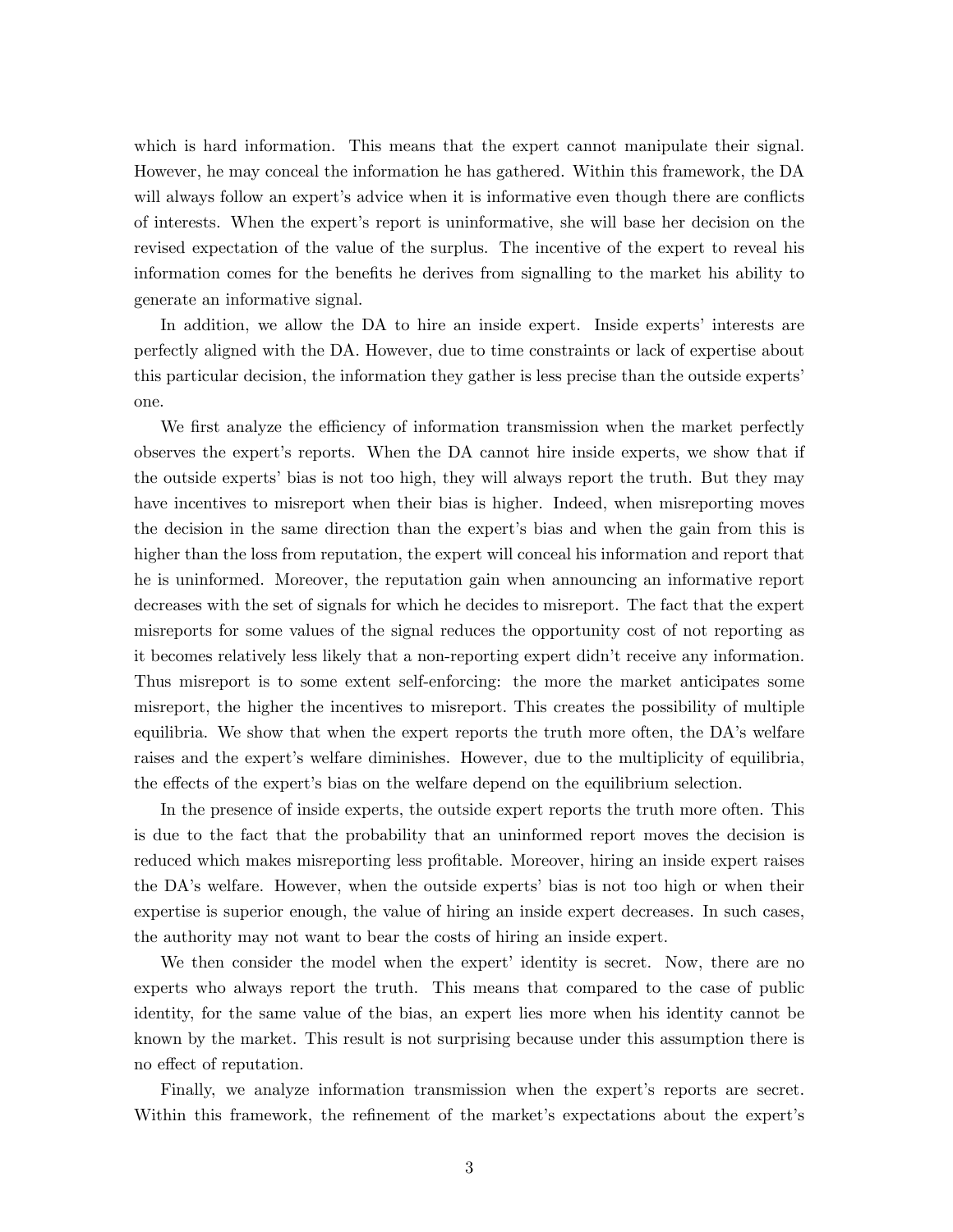expertise can now only be based on the final decision and not on the reports. Misreporting is therefore less costly for the expert in terms of reputation. The structure of equilibria with secret reports is similar to the case of public reports. We then compare information transmission with secret and public reports. Due to the multiplicity of equilibria, we are only able to show that for any equilibrium of the game with public report, there exists an equilibrium of the game with secret report where the expert misreports more often. In particular when considering only equilibria in which the expert lie the most, or only the ones with maximal truth telling<sup>3</sup>, an expert misreports more often when reports are secret.

Moreover, we prove that when experts' reports are secret, hiring an inside expert reduces the outside expertís incentives to report truthfully in all pure strategy equilibria. The result is therefore reversed compared to the case of public report. Caeteris paribus, hiring an inside expert is less attractive if the reports are secret compared to the case where they are public.

This paper belongs to the literature on decision making with biased experts in favor of one cause. The nearest antecedent to our paper is Dewatripont and Tirole (1999) who analyze the advantages of competing advocacies in an incomplete contract framework. They show that, in selecting two competing agents each collecting one signal rather than one gathering two signals, the principal may improve the quality of decision-making. Our paper deviates from theirs in two respects. First, our main objective is not to discuss the role of advocacy in decision making even though we show that it is better to rely on experts biased against the status quo, but to emphasize the role of reputation concerns. Second, we analyze the efficiency of information transmission between the experts and the DA under different informational features while Dewatripont and Tirole (1999) concentrate on the case of public reports.

Several authors have analyzed the incentives of biased experts to misreport in cheap talk models. This literature has been initiated by Crawford and Sobel (1982). They show that full reporting of information is impossible when an expert is biased. Li (2003) extends this result and show that consulting two experts is better than consulting just one. The main difference with our paper is that information is hard in our model even though it can be concealed while it is non verifiable in cheap talk games. Moreover, we show that their result establishing that hiring two experts is more efficient than hiring only one is true exclusively in case reports are public. Specifically, this result cannot be generalized to the case of secret reports.

Morris (2001) introduces reputation concerns. In a repeated framework, he shows that reputation may induce the expert to misreport. However, in Morris (2001), reputation concerns are about the bias of the expert while in our model it is about the quality of expertise. This reverses the effects of reputation. Indeed, in our model reputation induces

<sup>3</sup> Selection of those equilibria is usual in the information transmission literature. See Shin (1998), Li (2003), or Frisell (2004) among others. For methods of refinements of cheap talk equilibria, one may refer to Farrell (1993).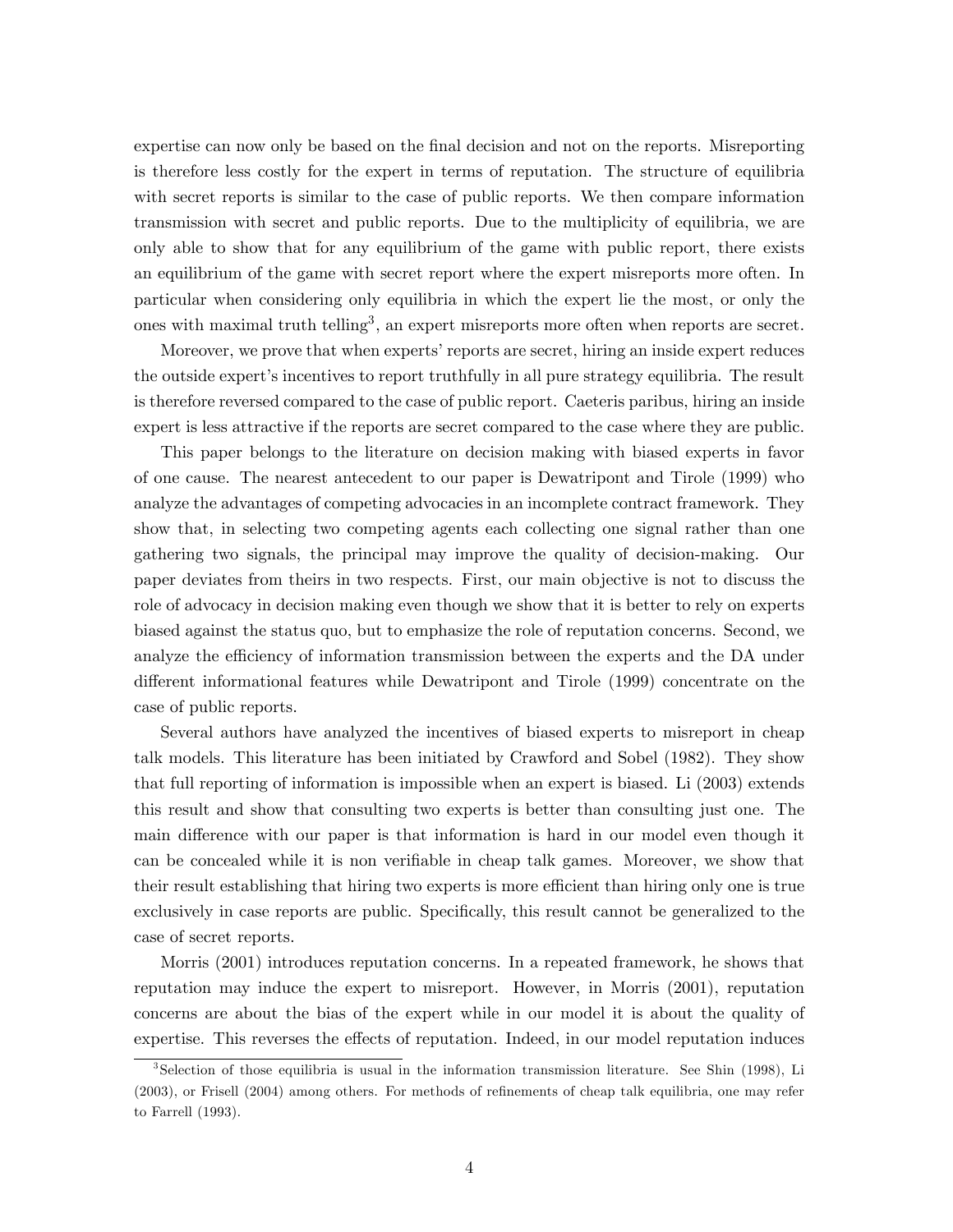the expert to report the truth more often.

We also share Ottaviani and Sorensen's (2001) result that reputation concerns does not give in general the right incentives to truthfully report information. However, we mitigate this result when the expert's identity is publicly known. We show that no matter if reports are public or secret, there are low values of the bias for which an expert always report truthfully.

The paper is organized as follows. Section 2 describes the basic model and solves it when the expert's reports are public. In Section 3, we present the model and results when the expert' identity is secret. Section 4 analyzes information transmission when the expert's reports are secret. Then, section 5 concludes. Finally, proofs are in section 6.

### 2 The base model

The decision authority is denoted DA and her objective is to maximize the social surplus. We assume that the social surplus is a parameter  $\theta$  (say function of the efficiency gains caused by the merger). Thus, without loss of generality, we can state that the DA's objective is  $y\theta$  where y is the decision that can take two values:  $y = 0$  or  $y = 1$  (corresponding for instance to blocking or accepting a merger). The DA is risk neutral. Let's assume that  $\theta$ is continuously distributed on the interval  $[\underline{\theta}, \overline{\theta}]$ , with a cumulative F, a non-decreasing density function  $f(.)^4$  and  $\overline{\theta} > 0 > \underline{\theta}$ .

To make an efficient decision, the DA hires at some fixed wage an outside expert, who cares about its reputation, the social surplus, but also special interests due to collusion or bribery. For instance, he may also be hired by a concerned party, the competitors, the consumers, or have common interests with one of them. This outside expert can gather information about  $\theta$ . We normalize the model by assuming that the experts are biased in favor of the decision  $y = 1$  and receive a benefit  $\beta \geq 0$  when this decision is reached<sup>5</sup>.

Prior to the consultation, experts have a particular expertise,  $\alpha \in \{\alpha, \overline{\alpha}\}\)$  that is unknown to all the parties. An expert with expertise  $\bar{\alpha}$  (resp.  $\alpha$ ), gathers an informative signal with probability  $\bar{p}$  (resp. p). Let's denote the prior probability that an expert has expertise  $\bar{\alpha}$ by  $(p)$ , and the prior probability that the expert be informed by  $\hat{p} = p\bar{p} + (1 - p)p$ . We assume that the signal is  $s = \theta$  when observed by the expert. The expert information is thus  $s \in {\emptyset} \times [\underline{\theta}, \overline{\theta}]$  where  $\emptyset$  corresponds to no signal.

We model the experts' willingness to maintain their reputation by their future wages which depend on the refinement of the market's expectations about their expertise. In particular the expert obtains an expected premium w when being perceived of high expertise. We denote by  $i$  the market's information.

<sup>&</sup>lt;sup>4</sup>To prove our results, we only need to assume that  $f(\theta)$  is non-decreasing on the range  $\theta < 0$ .

<sup>&</sup>lt;sup>5</sup>The same results emerge when experts are biased against the decision  $y = 1$ .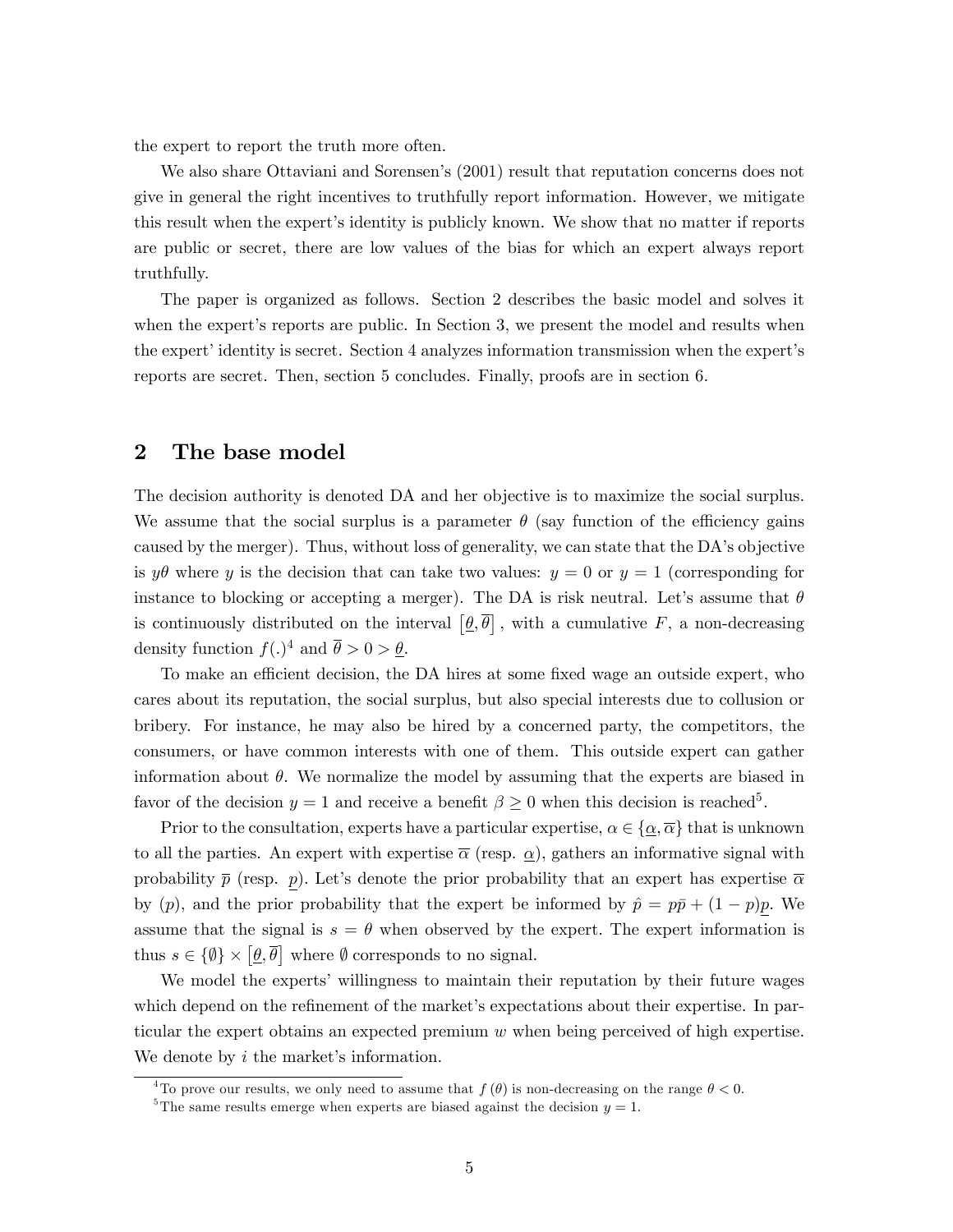Thus, the objective of an outside expert with bias  $\beta$  is to maximize the following utility function:

$$
U = \beta y + w \Pr(\alpha = \overline{\alpha}|i) + \gamma y E(\theta|s)
$$

where the first term corresponds to the expert's bias, the second to his willingness to maintain his reputation, the third to the weight he puts on the social surplus.

Let's consider the following framework for the manipulation of information. An expert cannot report that he has gathered an informative signal if it is not the case, nor report another informative signal than the one he has gathered. In other words the informative signal is hard information and can be transmitted to the authority. However, an expert can hide that he has gathered an informative signal and report an uninformative one<sup>6</sup>. An interpretation for hard information is that the DA requires a formal proof in order to validate the expertís report. Any report which does not satisfy this condition is refused.

The game is then the following: the expert observe  $s \in {\emptyset} \times [\underline{\theta}, \overline{\theta}]$ , he reports  $r \in$  $\{\emptyset\}\times\{s\}$  and then the DA chooses y.

#### 2.1 Equilibrium analysis

A strategy for an expert when he has received signal  $s$  is a function mapping the expert's private information about  $\theta$  into a report. It is characterized by the set  $\Theta$  of signals for which an informed expert decides to report no information. For other signals s is truthfully reported.

The strategy of the authority is a mapping from reports into probabilities of making decision  $y = 1$ . Let's note that as information is hard, when the expert reports an informative signal about  $\theta$ , the DA follows the advice and make the corresponding decision. If the expert reports the signal  $\theta < 0$ , (resp.  $\theta > 0$ ), the DA chooses  $y = 0$  (resp.  $y = 1$ ). However, when the expert reports an uninformative signal  $\emptyset$ , there are three cases for the DA. Let  $E_{DA}(\Theta)$ , the authority's expectations about  $\theta$  when receiving an uninformative report:

$$
E_{DA}(\Theta) = E\left\{\theta \mid s \in \{\emptyset\} \times \Theta\right\}.
$$

First, when  $E_{DA}(\Theta) > 0$ , the DA chooses  $y = 1$  as she expects that this decision may have a positive impact on the social surplus. Second, when  $E_{DA}(\Theta) < 0$ , she makes decision  $y = 0$ . Finally, when  $E_{DA}(\Theta) = 0$ , she is indifferent between 0 and 1 and she may therefore use a mixed strategy:  $y = 1$  with probability q.

Consider now the expert. Let's first note that when he receives good news ( $\theta \geq 0$ ), the expert will always report it to the DA. Indeed, as making an uninformative report will reduce the reputation term and will not bring any gains in this case, the expert has no incentives to misreport.

 $6$ This framework is also used in Laffont and Tirole (1991) and Dewatripont and Tirole (1999).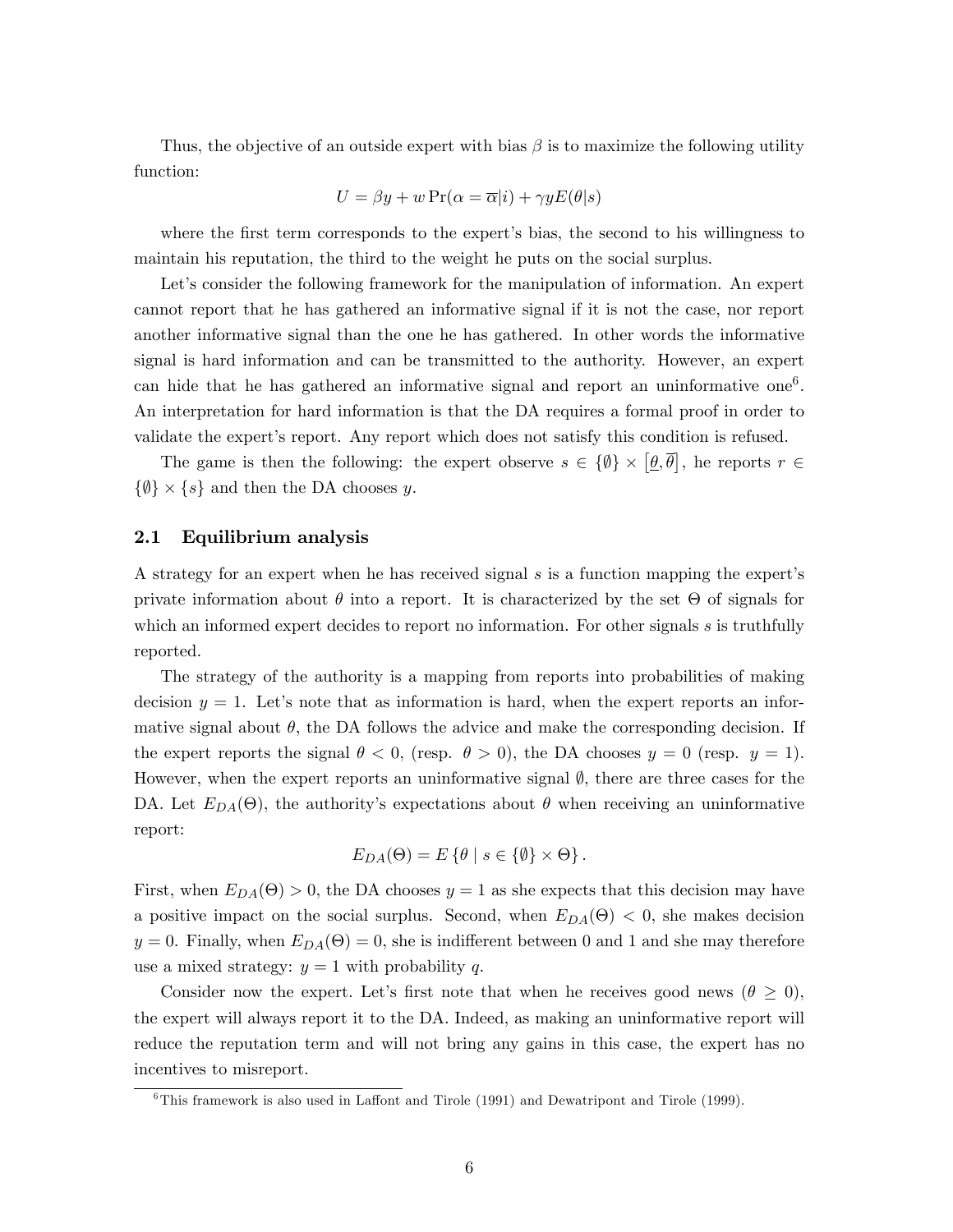Moreover, when receiving an uninformative signal, the only thing that an expert can do is reporting it. Thus, we only have to consider the reporting strategy of an expert receiving a signal  $\theta \leq 0$ .

When  $E_{DA}(\Theta) < 0$ , the expert having signal  $\theta \leq 0$  will report truthfully his signal. Indeed, the DA's decision is not affected by a negative report as without any signals she should make decision  $y = 0$ . Moreover, a report increases the perceived likelihood that the expert has a good expertise when

$$
\Pr(\alpha = \overline{\alpha}|s = \theta) \ge \Pr(\alpha = \overline{\alpha}|\emptyset).
$$

This is always satisfied as the probability that the expert has a good expertise is greater when he reports an informative signal than an uninformative one. Then, when  $E_{DA}(\Theta) < 0$ , the expert will always report truthfully his signal.

It means that asking for an advice from an expert biased against the status quo makes information transmission truthful. If without consulting any expert, the authority would make a decision, an expert in favor of the opposite decision reports truthfully because this rises the perceived likelihood that he has a good expertise.

# **Result 1:** Relying on experts biased against the status quo enhances the efficiency of the decision.

We immediately obtain that if  $E(\theta) \leq 0$ , there is a unique equilibrium in which the expert reports the signal for all values of  $\theta$ . First, this strategy is an equilibrium since  $E_{DA}(\emptyset) = E(\theta) \leq 0$ . Second, as  $E_{DA}(\Theta) < E(\theta)$  if  $\Theta$  is not empty, there is no other equilibrium. in fact, as a positively biased expert only has incentives to lie when the signal he receives is negative, the DA's refined prior expectation about the efficiency gains when the expert reports an uninformative signal is always negative. Furthermore, when receiving a negative signal, the expert has no incentives to lie because in any case the DAís decision will be the same. Lying does not bring any gain but involve a loss in reputation. The expert's optimal strategy is therefore to always report truthfully.

Hence, from now on we focus on the other case:

#### Assumption  $E(\theta) > 0$ .

Notice that it is not possible that  $E_{DA}(\Theta) < 0$  in this case, because this would imply that  $\Theta$  is empty. Thus we have

**Lemma 1** In any equilibrium  $E_{DA}(\Theta) \geq 0$  and  $q > 0$ .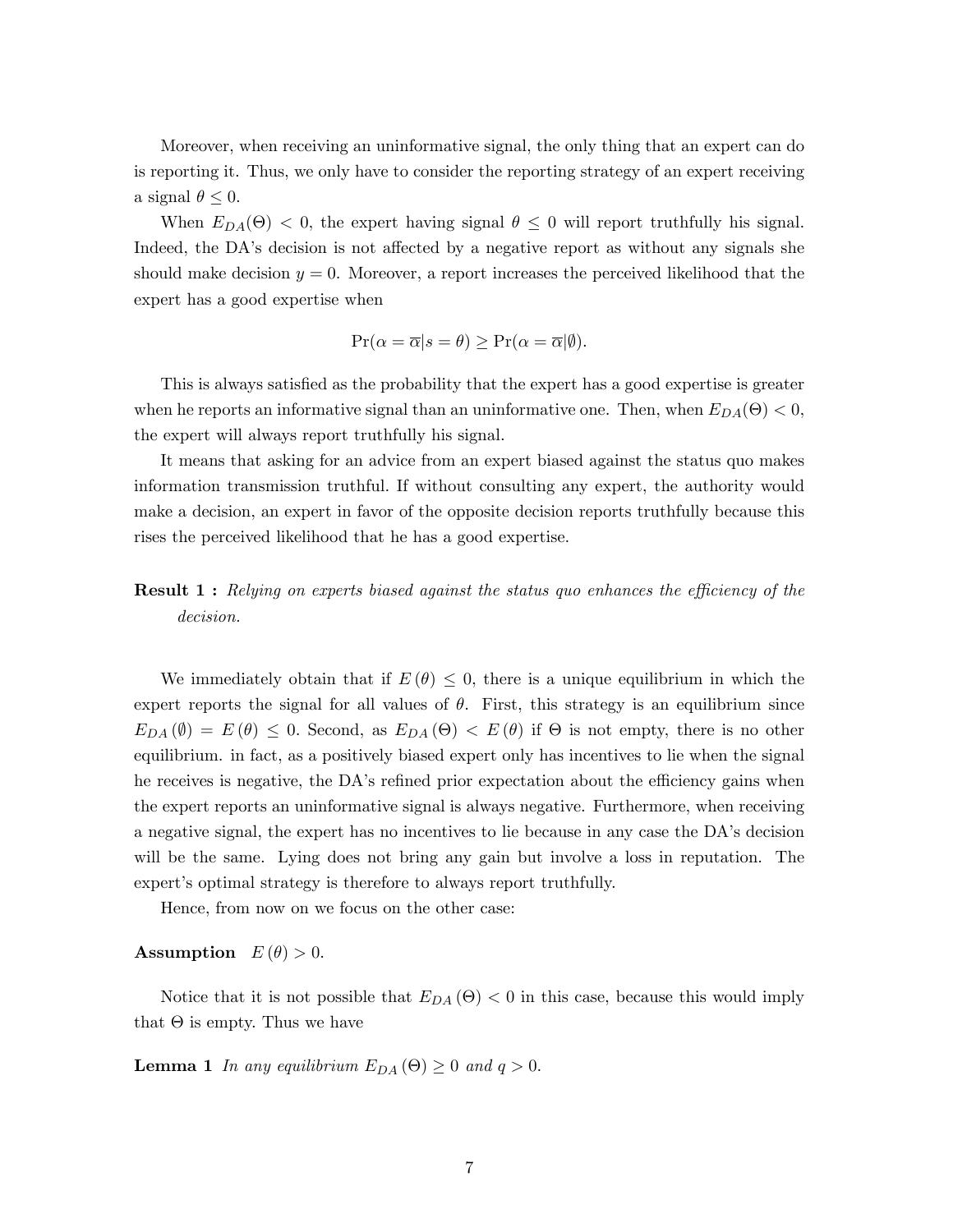**Proof.** Suppose  $q = 0$ , then reporting  $\emptyset$  induces  $y = 0$ , so that the expert reports  $\theta$ when informed and  $\Theta$  is empty, a contradiction with assumption  $E(\theta) > 0$ . So  $q > 0$  which implies that  $E_{DA} \Theta \geq 0$ 

Let's remind that  $q$  is the probability that an authority who is indifferent between decisions  $y = 0$  and  $y = 1$ , chooses decision  $y = 1$ .

When  $q > 0$ , the expert having signal  $\theta < 0$  will report truthfully his signal when

$$
w \Pr(\alpha = \overline{\alpha}|\theta) \ge q\beta + w \Pr(\alpha = \overline{\alpha}|\theta) + q\gamma\theta
$$
  

$$
\Leftrightarrow q(\beta + \gamma\theta) \le w \Delta p(\Theta)
$$

where we denote  $\Delta p(\Theta)$  the gain of reputation when announcing an informative report when the market anticipates that signal  $s \in \Theta$  induces report  $\emptyset$ . More formally, we have:

$$
\Delta p(\Theta) = \Pr(\alpha = \overline{\alpha} | s \in [\underline{\theta}, \overline{\theta}] \setminus \Theta) - \Pr(\alpha = \overline{\alpha} | s \in \{\emptyset\} \times \Theta).
$$

This defines a lower bound for the values of efficiency gains for which an expert lies. Notice that this lower bound must be negative. It means that when it is not, experts report truthfully, i.e.  $\Theta$  is empty.

We are now able to characterize  $\Theta$ , the set of signals for which an informed expert prefers to misreport.

# **Proposition 2** Either  $\Theta$  is empty or there exists  $\theta^* < 0$  such that  $\Theta = [\theta^*, 0].$

The ways in which the DA acquires information from the experts' reports are twofold. First, when reporting allows the expert to reach his favorite decision or when misreporting may cause the DA to make a too wrong decision, the expert truthfully reports the information. This enables the DA to make the right decision. Second, when reporting helps the DA to make the expert's unfavored decision, the expert withhold the information. Even though the authority cannot know when the expert misreports or has not gathered any information, she gives more importance to the states of the nature belonging to  $\Theta$  when making her decision. Decision making is therefore more efficient than without any experts.

The first case is only possible if the reputation effect is strong enough. Indeed it is immediate that there is an equilibrium with full reporting  $(\Theta = \emptyset$  and  $q = 1)$  if and only if

$$
\beta \leq w \Delta p(\emptyset).
$$

Indeed, this strategy is an equilibrium (given  $E(\theta) > 0$ ) if and only if the expert announces  $\theta$  even when it is very small.

When the private benefits received by an expert if his favorite decision is reached are low, there is an equilibrium in which he always report truthfully (corresponding to  $\Theta$  empty). Intuitively, as in such cases the gains from moving a decision are low, it is in the expertís interest to maintain his reputation by reporting truthfully. Thus an equilibrium with full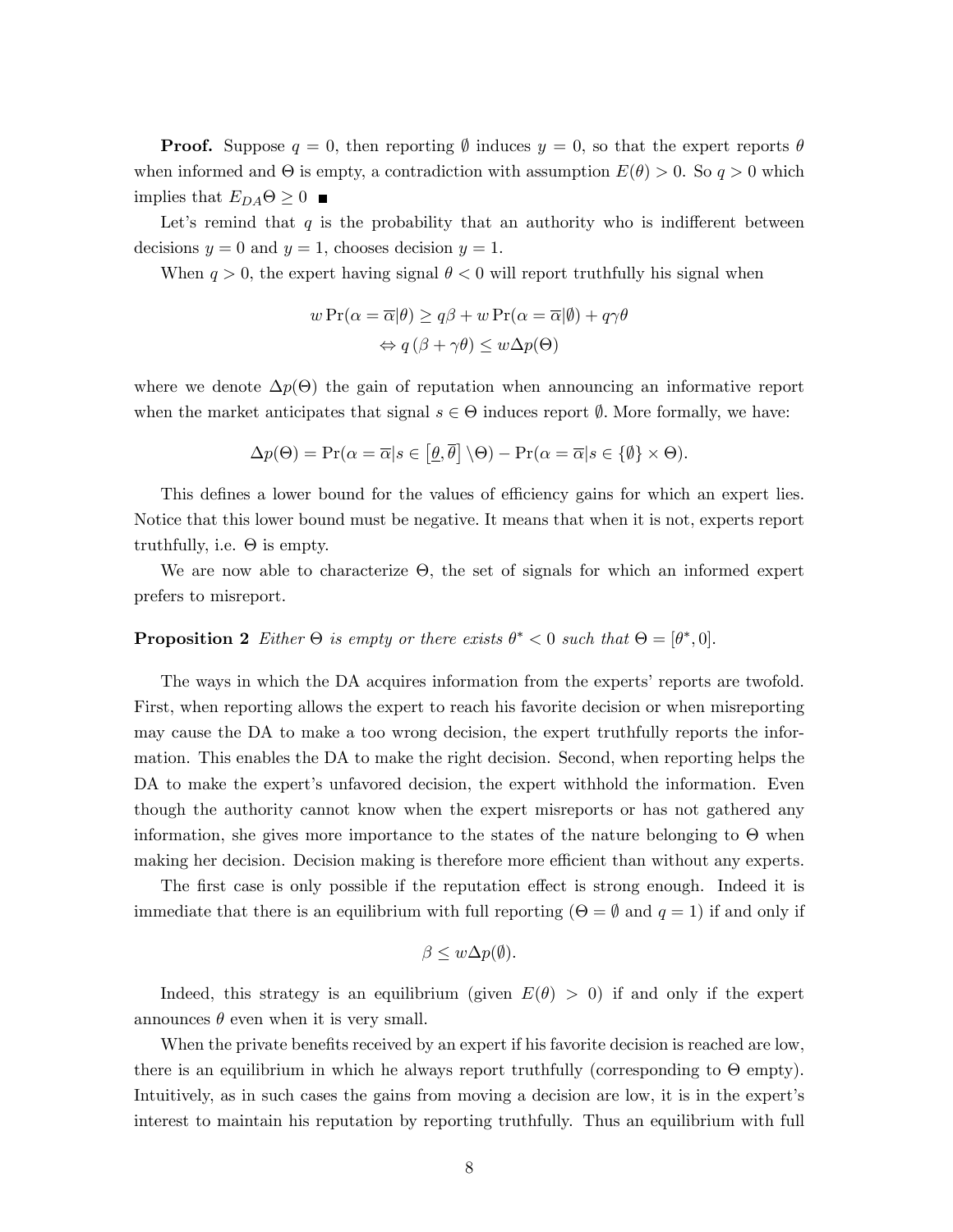reporting only arises when the reputation effects dominate the private benefits from decision  $y = 1$  being reached.

Let's now focus on the case with misreport and compute the interval  $\Theta$  that induces report  $\emptyset$  and the probability q of having a positive decision with no report.

The strategy of the expert is to report no signal if

$$
\frac{w\Delta p([\theta^*,0[)}{q}-\beta\leq \gamma\theta<0.
$$

Finally, when  $\theta^* < 0$ , we have:

$$
\theta^* = \max\left\{\frac{w\Delta p([\theta^*,0])}{\gamma q}-\frac{\beta}{\gamma},\underline{\theta}\right\} < 0.
$$

First notice that  $w\Delta p([\theta^*,0])$  increases with  $\theta^*$ . The fact that the expert misreports for some values of the signal reduces the opportunity cost of not reporting as it becomes relatively less likely that a non-reporting expert didn't receive any information. Thus misreport is to some extent self-reinforcing: the more the market anticipates some misreport, the higher the incentives to misreport. This creates the possibility of multiple equilibria.

Equilibrium conditions are then

1. Either

$$
E_{DA}([\theta^*, 0]) \geq 0,
$$
  
\n
$$
q = 1,
$$
  
\n
$$
\theta^* = \max \left\{ \frac{w \Delta p([\theta^*, 0])}{\gamma} - \frac{\beta}{\gamma}, \underline{\theta} \right\}
$$
\n(1)

2. or

$$
E_{DA}([\theta^*, 0]) = 0,
$$
  
 
$$
0 < q = \frac{w \Delta p([\theta^*, 0])}{\gamma \theta^* + \beta} \le 1.
$$

In order to give a complete characterization of the equilibria, we use the function  $\phi(.)$ , defined as:

$$
\phi(\theta^*) = w \Delta p([\theta^*, 0]) - \gamma \theta^*.
$$

Notice that  $w\Delta p(\emptyset) = \phi(0) = \lim_{\theta^* \to 0} \phi(\theta^*)$ . Then we must have  $\beta = \phi(\theta^*)$  for an interior pure strategy equilibrium.

Let's also remark that the authority's expectations about  $\theta$  when receiving an uninformative report decreases when she anticipates that the expert will lie more often (when  $\theta^*$  decreases). Together with the previous equilibrium conditions, it means that if  $E_{DA}([\underline{\theta}, 0]) > 0$ , a mixed strategy equilibrium cannot exist.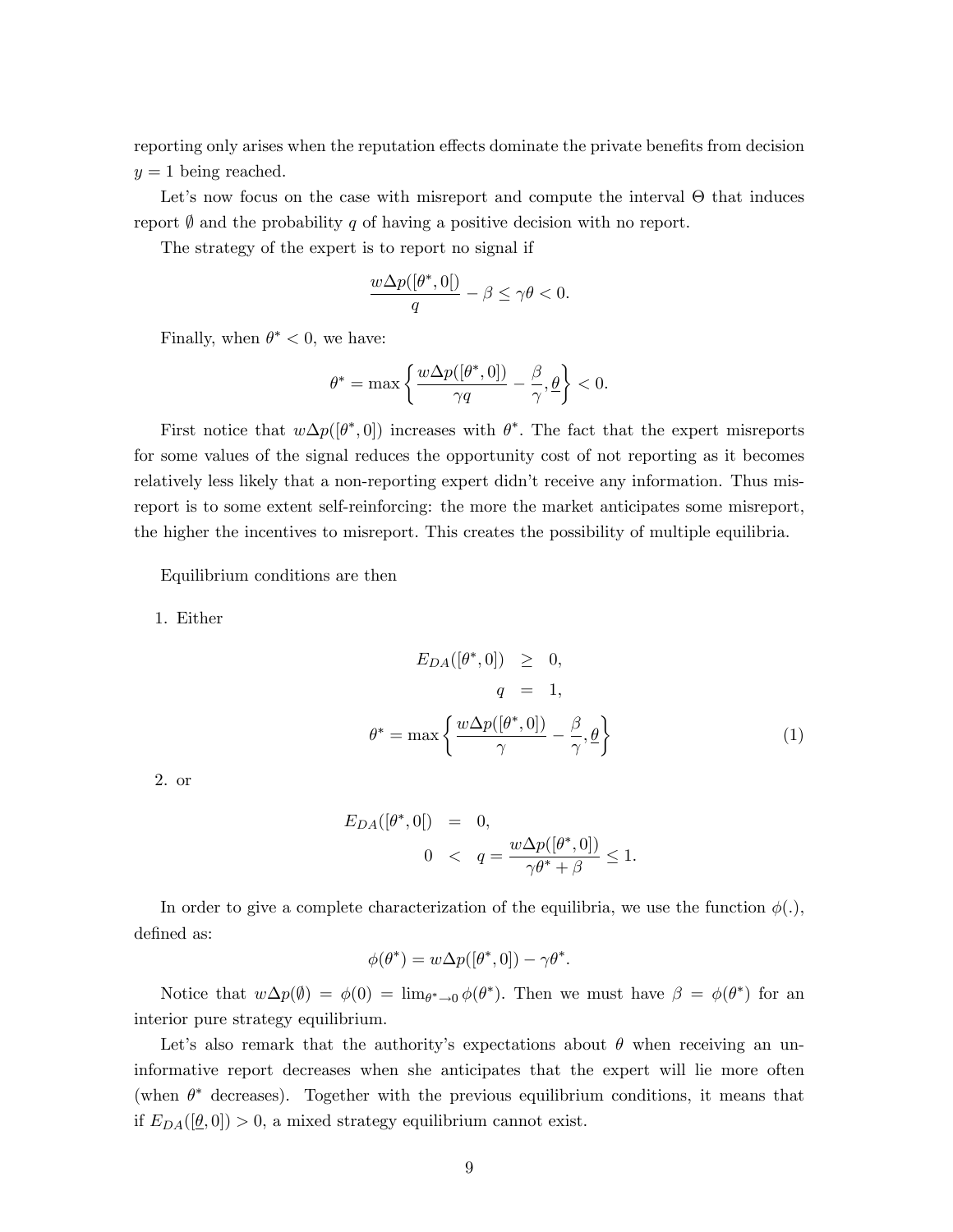**Proposition 3** Suppose that  $E_{DA}([\underline{\theta}, 0]) > 0$ , then an equilibrium with misreport is characterized by  $q = 1$  and solution  $\theta^* < 0$  of (1).

Thus full misreport of negative values,  $\theta^* = \theta$  is an equilibrium if and only if

$$
\phi(\underline{\theta}) = w \Delta p([\underline{\theta}, 0]) - \gamma \underline{\theta} \le \beta.
$$

It means that if the authority is optimistic about the efficiency gains, an equilibrium in which an expert always lies when he observes an unfavorable signal may exist. Experts take advantage of the authorityís optimism in hiding their information when it leads her to choose their favorite decision.

We are now able to state the following existence result.

**Corollary 4** When  $E_{DA}([\underline{\theta}, 0]) \geq 0$ , there exists an equilibrium.

**Proof.** We have  $\Theta$  empty when  $\beta \leq \phi(0), \Theta = [\underline{\theta}, 0]$  when  $\beta \geq \phi(\underline{\theta})$  as equilibria. Suppose that  $\phi(0) < \beta < \phi(\underline{\theta})$ . Then  $\phi(\theta) - \beta$  changes sign from positive to negative between  $\theta = \underline{\theta}$  and  $\theta = 0$ . Thus there exists a solution  $\theta^*$  to (1). When  $E_{DA}([\underline{\theta}, 0]) = 0$ , all that we say is valid except that there may also exists equilibria with  $q < 1$ .

Notice that several equilibria may emerge as one does not know the variations of the function  $\phi(.)$  so that the equation  $\beta = \phi(\theta^*)$  may have several solutions.

Let us now turn to the case where  $E_{DA}([\underline{\theta}, 0]) < 0$ . Then it is not possible to have no reports for all  $\theta$ , as no report would induce a decision  $y = 0$  and entail an opportunity cost in terms of reputation. In fact, the authority is now less confident about the efficiency gains. When the efficiency gains are low, i.e.  $\theta$  close to  $\theta$ , in misreporting an expert cannot obtain his preferred decision. As we have seen above, it is therefore optimal for him to report truthfully. This also gives rise to mixed strategy equilibria as the authority may be indifferent between both decisions.

Define  $\theta_0$  as the solution of

$$
E_{DA}([\theta_0, 0]) = 0.
$$

The following proposition follows from the previous equilibrium conditions.

**Proposition 5** Suppose that  $E_{DA}([\theta, 0]) \leq 0$ , then  $\Theta = [\theta^*, 0]$  and  $q = 1$  is an equilibrium if and only if  $\theta^* \in [\theta_0, 0]$  and is solution of

$$
\phi(\theta^*) = \beta; \tag{2}
$$

there is an equilibrium at  $\theta^* = \theta_0$  and  $q < 1$  if and only if

$$
\phi(\theta_0) < \beta.
$$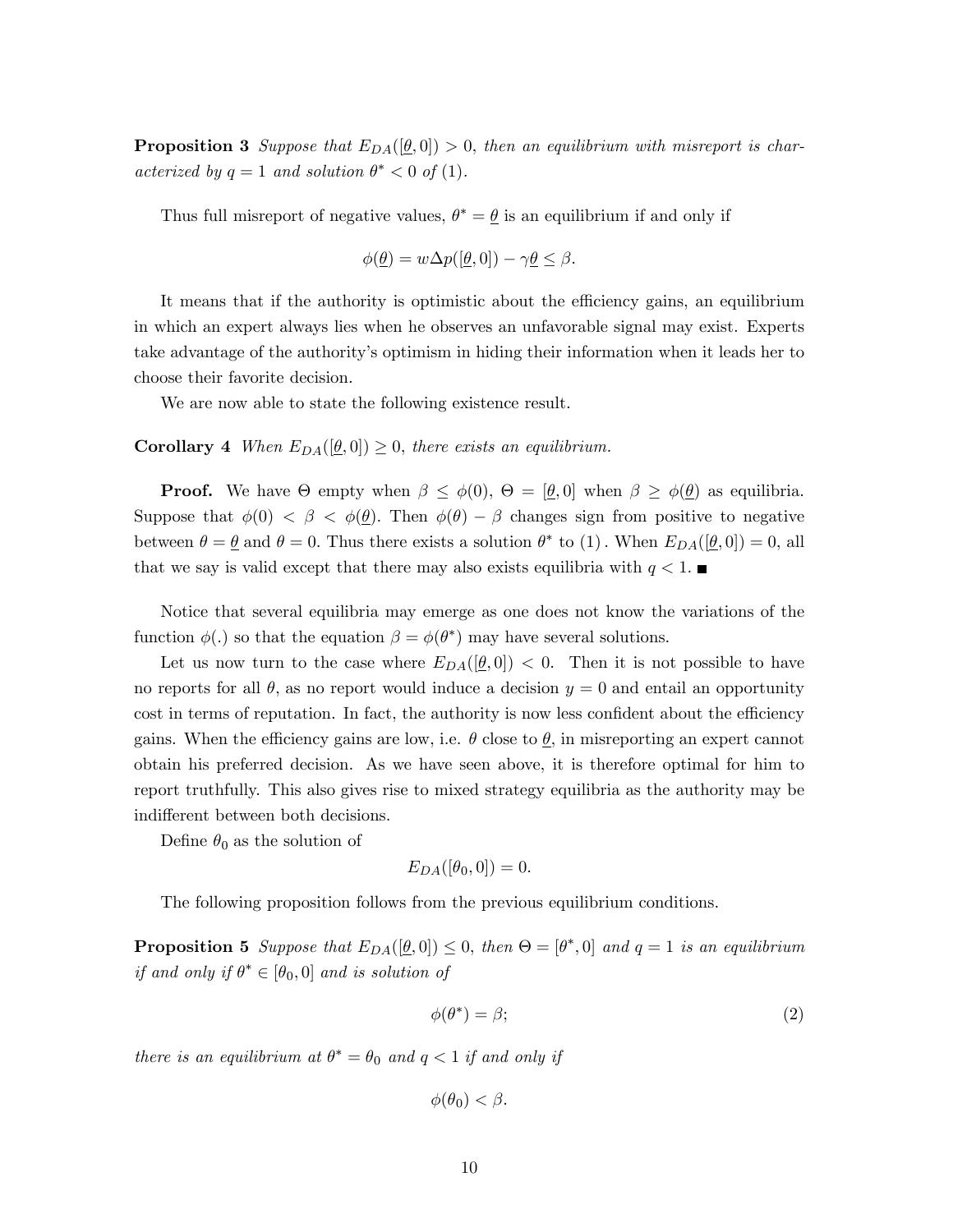**Proof.** Any equilibrium must verify  $\theta^* \ge \theta_0 > \underline{\theta}$  as  $\theta^* < \theta_0$  implies that  $q = 0$ . Thus a solution with  $q = 1$  must solve  $(2)$ .

There is an equilibrium at  $q < 1$  if and only if  $0 < q = \frac{w \Delta p ([\theta^*, 0])}{\gamma \theta^* + \beta} < 1$  or

$$
-\gamma \theta_0 < \beta
$$
  

$$
w \Delta p([\theta_0, 0]) - \gamma \theta_0 < \beta
$$

The equilibria that we obtain have the same form than with  $E_{DA}([\underline{\theta}, 0]) > 0$ . The only difference is the emergence of mixed strategy equilibria due to the fact that the authority is now less confident about the efficiency gains and may be indifferent between both decisions.

Again, equilibria exist for the same reasons than previously.

**Corollary 6** Suppose that  $E_{DA}([\underline{\theta}, 0]) \leq 0$ , then an equilibrium exists.

**Proof.** The proof is the same as Corollary 5, replacing  $\underline{\theta}$  by  $\theta_0$ .

To summarize we have:

#### Result 2 :

- i) when  $\beta \leq \phi(0)$  there is an equilibrium with full transmission of the information;
- *ii*) when  $\phi(0) < \beta \leq \phi(\theta_0)$ , there is an equilibrium with  $\theta^* < 0$  and  $q = 1$ ;
- *iii*) when  $\beta > \phi(\max(\theta, \theta_0))$ , there exists an equilibrium with either  $(\theta^* = \theta, q = 1)$  or  $(\theta^* = \theta_0 \text{ and } q < 1)$  depending on whether  $E_{DA}([\underline{\theta}, 0])$  is positive or negative.

Obviously these possibilities are not exclusive, and several equilibria may exist. Given that  $w\Delta p([\theta, 0])$  increases with  $\theta$ , the comparison between  $\phi(\theta_0)$  or  $\phi(\theta)$  and  $\phi(0)$  is ambiguous. It also appears that the structure of equilibria is governed by the shape of the function  $\phi(\theta^*)$ .

To provide a more complete structure of equilibria, we show in appendix that the function  $\phi(.)$  is convex and that

$$
w\Delta p\left([\theta^*,0]\right) = \frac{\phi(0)}{1 + l\left(F(0) - F(\theta^*)\right)}
$$

 $l = \frac{\hat{p}}{1}$  $1 - \hat{p}$ 

with

The term 
$$
\phi(0)
$$
 is the value of the reputation gain when the fact that the expert receives the information or not is public. The term  $l$  is the likelihood ratio of the information.

Thanks to those properties of the function  $\phi$ , we are able to determine when the equilibrium is unique and when there is a multiplicity of equilibria.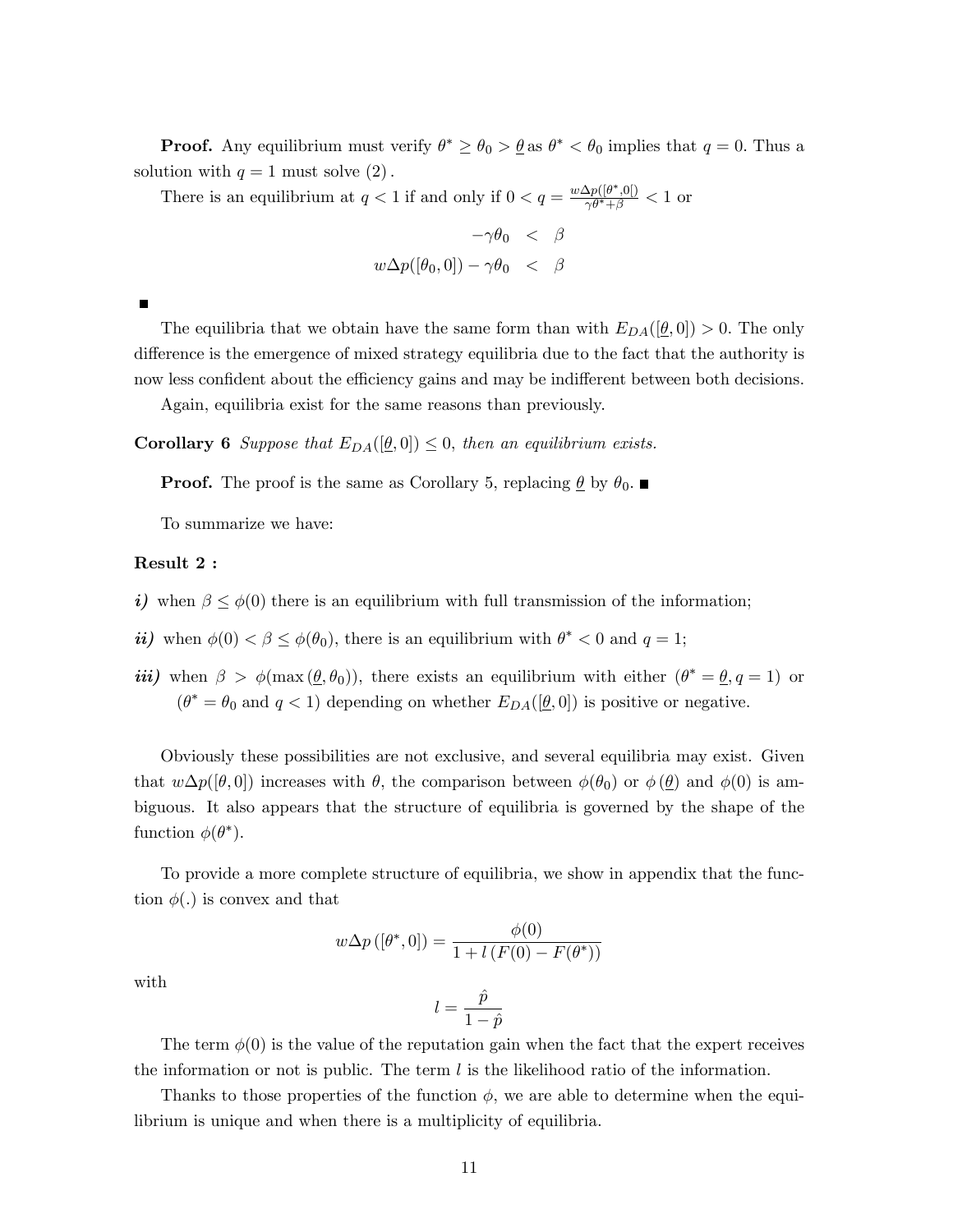#### Proposition 7

- If  $\gamma \geq \phi(0)lf(0) = \gamma_1$ , there exists a unique equilibrium for all  $\beta$ .
- Assume that  $\gamma < \gamma_1$ . Then, the equilibrium is unique for  $\beta > \phi(0)$  ( $\theta^* < 0$ ) or if  $\beta < \min_{\theta} \phi(\theta)$  ( $\Theta = \emptyset$ ). Otherwise there are three equilibria.

**Proof.** The first part follows from  $\phi'(0) \leq 0$ . Indeed, as  $\gamma \geq \phi(0)lf(0) = \gamma_1$ , we have  $\phi'(0) \leq 0$ . Together with the convexity of  $\phi$ , this gives that  $\phi$  is decreasing. Using the characterization of equilibria, we can conclude that  $\phi(0) < \phi(\max(\theta, \theta_0))$ . This implies that the three previous possibilities are exclusive, resulting in a unique equilibrium.

For the second part, let's note that  $\beta < \min_{\theta} \phi(\theta)$  means that an expert always report truthfully. Moreover, if  $\beta > \phi(0)$ , as  $\phi$  is decreasing on the range  $\theta < 0$  and  $\phi(\theta) > \phi(0)$ , there also exists a unique equilibrium.

We consider now the case of  $\min_{\theta} \phi(\theta) \leq \beta \leq \phi(0)$ . As  $\beta \leq \phi(0)$ , a full reporting equilibrium always exists. We have now two different cases. In the first one,  $\phi(0) < \phi(\widehat{\theta})$ , it follows from convexity that the equation  $\phi(\theta^*) = \beta$  has two solutions, giving rise to two equilibria. Moreover, as  $\beta < \phi(\theta)$ , there is no other equilibria. In the second one,  $\phi(0) > \phi(\widehat{\theta})$ , convexity implies that the equation  $\phi(\theta^*) = \beta$  has two solutions for min $\phi(\theta) \le$  $\beta < \phi(\widehat{\theta})$  and a unique solution for  $\phi(\widehat{\theta}) \leq \beta \leq \phi(0)$ . Moreover, for  $\phi(\widehat{\theta}) \leq \beta \leq \phi(0)$ , there also exists an equilibrium with either  $(\theta^* = \underline{\theta}, q = 1)$  or  $(\theta^* = \theta_0 \text{ and } q < 1)$  depending on whether  $E_{DA}([\underline{\theta}, 0])$  is positive or negative.

We can therefore conclude that there are three equilibria when  $\min_{\theta} \phi(\theta) \leq \beta \leq \phi(0)$ .

Let us now describe those equilibria in more details. To simplify the notations, we denote  $\hat{\theta} = \max(\theta, \theta_0)$ . Basically, we have four cases depending on  $\gamma$ .

Before examining these cases let us define the values of  $\gamma$  for which the structure of equilibria changes.

$$
\gamma_1 = \{ \gamma | \gamma \ge \gamma_1 \Longleftrightarrow \phi'(0) \le 0 \}
$$
  
\n
$$
\gamma_2 = \{ \gamma | \gamma \ge \gamma_2 \Longleftrightarrow \phi(0) \le \phi(\widehat{\theta}) \}
$$
  
\n
$$
\gamma_3 = \{ \gamma | \gamma \ge \gamma_3 \Longleftrightarrow \phi'(\widehat{\theta}) \le 0 \}
$$

Let's remark that we have  $\gamma_3 \leq \gamma_2 \leq \gamma_1$ .

1. When  $\gamma$  is large,  $\gamma \geq \gamma_1$ , we have  $\phi'(0) \leq 0$  and there exists a unique equilibrium for all  $\beta$ . Let's remark that in this case,  $\phi$  is decreasing on the range  $[\max(\underline{\theta}, \theta_0), 0]$  and  $\phi(\widehat{\theta}) \geq \phi(0)$ . This is represented in Figure 1. In this case, if  $\beta > \phi(0)$  the expert decides to lie when his signal belongs to the set  $\left[\max(\widehat{\theta},\theta^*)\right],0\right]$  and if  $\beta \leq \phi(0)$  the expert always report truthfully.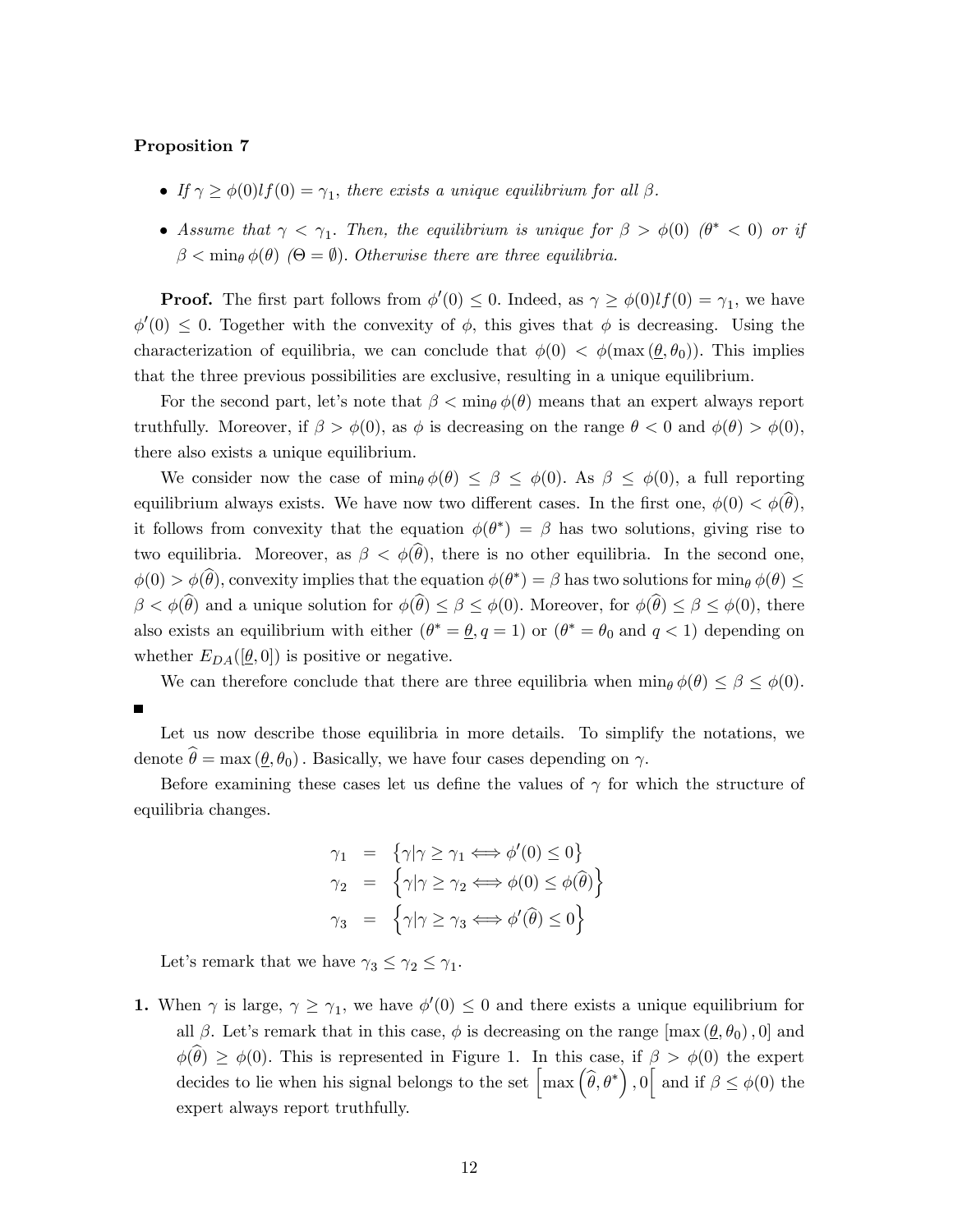

Fig. 1: Equilibria with  $\phi'(0) \leq 0$ .

**2.** When  $\gamma_2 \leq \gamma < \gamma_1$ ,  $\phi'(0)$  is now positive but we still have  $\phi(0) \leq \phi(\widehat{\theta})$ . This is represented in Figure 2. In this case, there exists a unique equilibrium, if  $\beta > \phi(0)$  in which the expert decides to lie when his signal belongs to the set  $\left[\max\left(\widehat{\theta},\theta^*\right),0\right],$ and if  $\beta$  < min  $\phi(\theta)$  in which the expert always report truthfully. However, if  $\beta \in [\min_{\theta} \phi(\theta), \phi(0)]$ , there coexists three equilibria.



**Fig. 2:** Equilibria with  $\phi'(\theta) \geq 0$ ,  $\phi'(\widehat{\theta}) \leq 0$  and  $\phi(\widehat{\theta}) \geq \phi(0)$ .

**3.** When  $\gamma_3 \leq \gamma < \gamma_2$ ,  $\phi'(0)$  is now positive, we still have  $\phi'(\widehat{\theta}) \leq 0$ , but now we have  $\phi(0) \ge \phi(\theta)$ . This is represented in Figure 3. Again, there exists a unique equilibrium,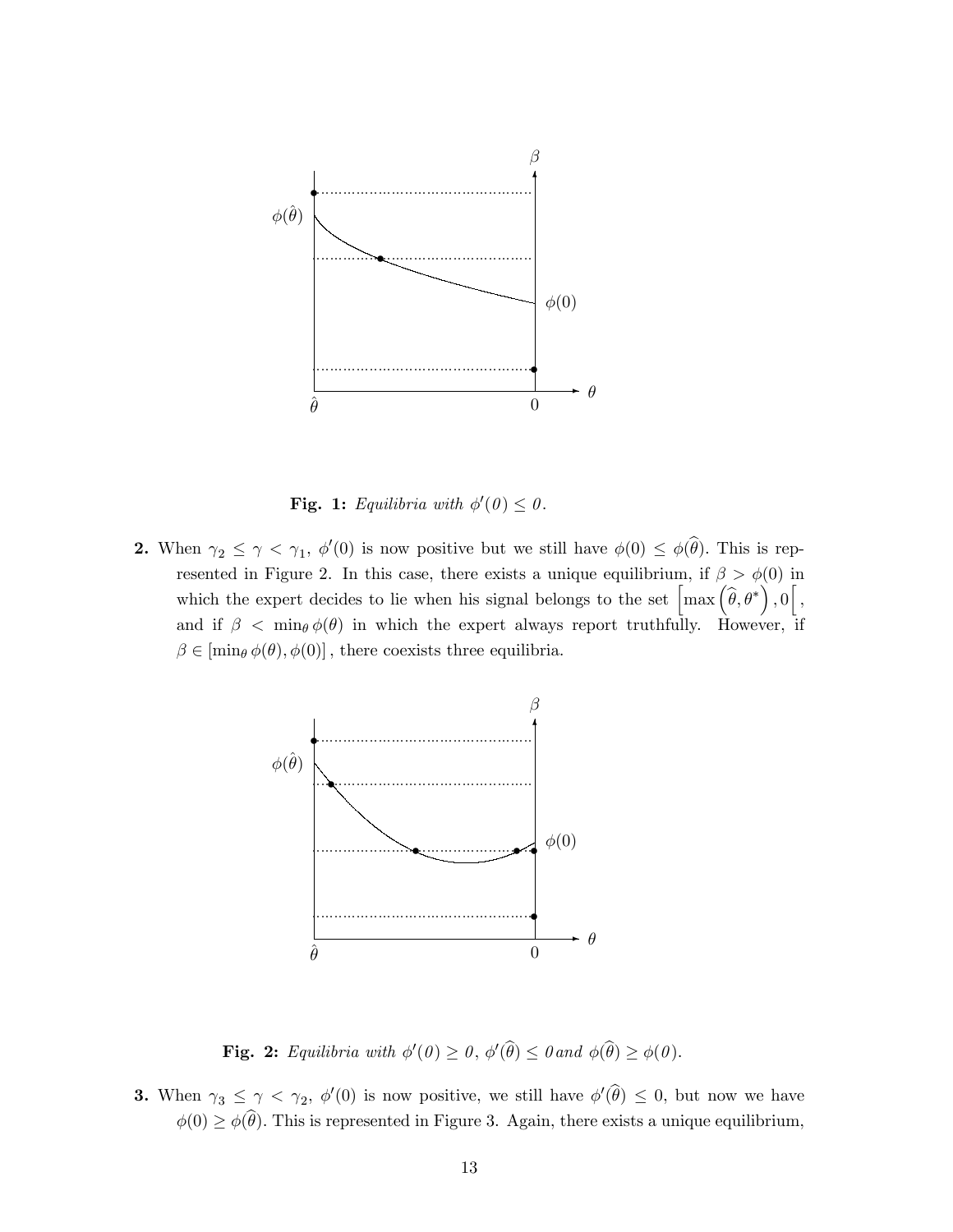if  $\beta > \phi(0)$  in which the expert decides to lie when his signal belongs to the set  $\left[\max\left(\widehat{\theta},\theta^*\right),0\right],$  and if  $\beta < \min_{\theta}\phi(\theta)$  in which the expert always report truthfully. We also have, as previously, if  $\beta \in [\min_{\theta} \phi(\theta), \phi(0)]$ , there coexists three equilibria. However, let's note that, now, when  $\beta \in [\phi(\widehat{\theta}), \phi(0)]$ , there exists an equilibrium where the expert lies as much as possible while it was not the case when  $\gamma_2 \leq \gamma < \gamma_1$ .



**Fig. 3:** Equilibria with  $\phi'(\theta) \ge 0$ ,  $\phi'(\widehat{\theta}) \le 0$  and  $\phi(\widehat{\theta}) \le \phi(\theta)$ .

**4.** When  $\gamma > \gamma_3$ ,  $\phi'(\widehat{\theta})$  is now positive which means that  $\phi$  is increasing on the range  $[\max(\theta, \theta_0), 0]$ . This is represented in Figure 4. Again, there exists a unique equilibrium, if  $\beta > \phi(0)$  in which the expert decides to lie when his signal belongs to the set  $\left[\max\left(\widehat{\theta},\theta^*\right),0\right],$  and if  $\beta < \min_{\theta}\phi(\theta)$  in which the expert always report truthfully. We also have, as previously, if  $\beta \in [\min_{\theta} \phi(\theta), \phi(0)]$ , there coexists three equilibria. But now, the range of bias,  $\beta$ , for which there is an equilibrium where the expert lies as much as possible is raised because such an equilibrium exists for all  $\beta \in [\min_{\theta} \phi(\theta), \phi(0)].$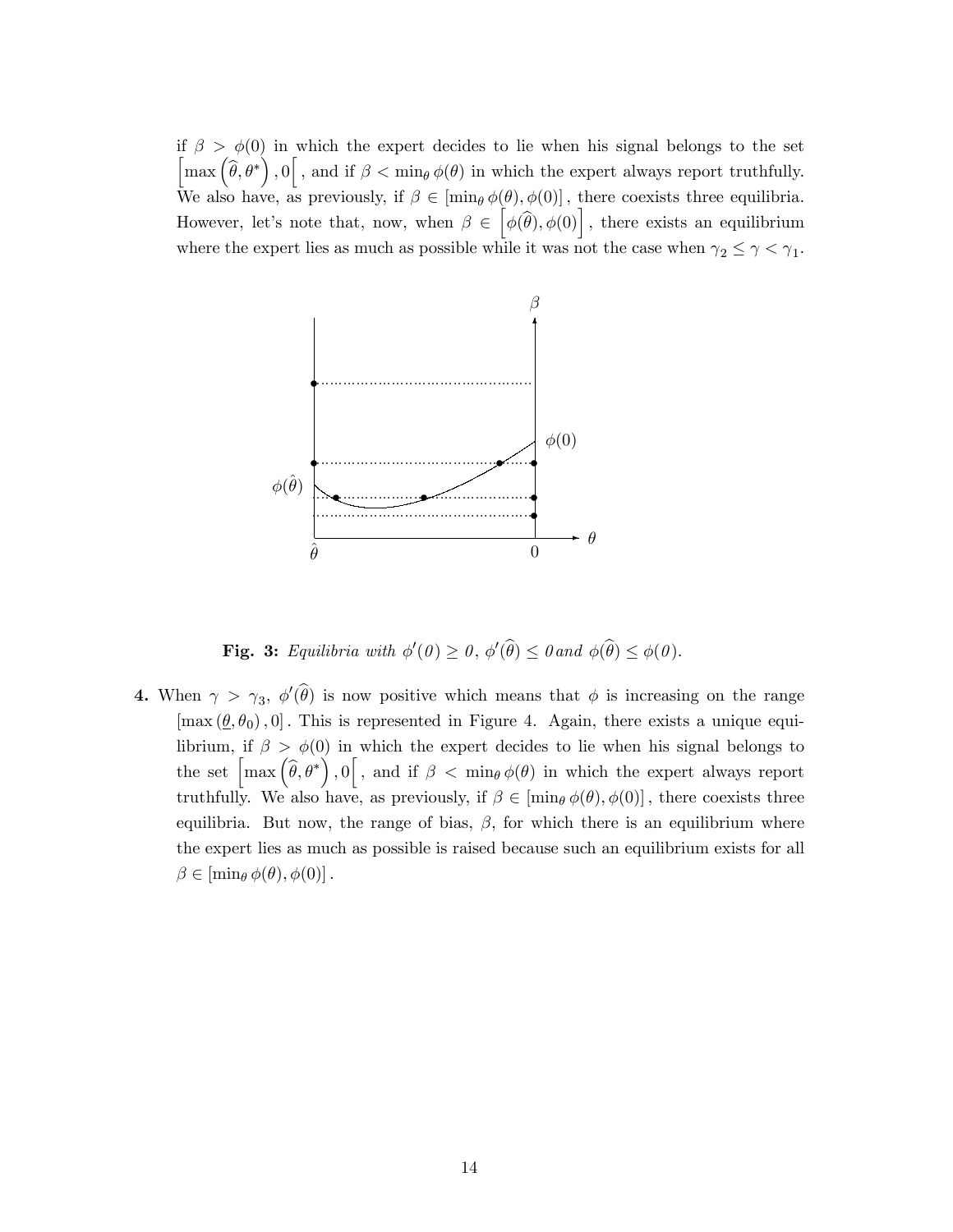

**Fig. 4:** Equilibria with  $\phi'(\widehat{\theta}) \geq 0$ .

#### 2.2 Welfare analysis

In order to analyze the effects of the conflicts of interests on the different parties, we now examine how their welfare varies with the bias of the hired expert. However, due to the multiplicity of equilibria in some cases, we need to make an equilibrium selection to complete the welfare analysis. First, let's note that some of our equilibria are not stable to a little change in the beliefs. This is the case, when there are two interior equilibria, of the highest one. However, the multiplicity of equilibria survives even though we eliminate those unstable equilibria.

To cope with this multiplicity, let's apply the methodology used by Shin (1998), Li (2003), or Frisell (2004) among others. They only consider the equilibrium in which the expert always lie as much as possible and the one in which he reports the truth as often as possible. Those equilibria are the most studied in the information transmission literature in order to simplify the comparisons between equilibria.

Both equilibria have a nice and intuitive property. They are monotone in the bias. It means that when we only consider one of those equilibria, the more an expert is biased, the larger is the range in which he lies. Using our notations, along those equilibria the function  $\phi(.)$  is decreasing if  $\theta^*$  is interior.

To simplify matters we will focus on the case  $\underline{\theta} > \theta_0$ , so that  $q = 1$  in all equilibria. Let's first consider the DA's welfare. Let  $\hat{p} = (1 - p) \, \underline{p} + p \bar{p}.$  We have

$$
W_{DA} = \hat{p} [1 - F(\theta^*)] E(\theta | \theta \ge \theta^*) + (1 - \hat{p}) E(\theta)
$$
  
= 
$$
\hat{p} \int_{\theta^*} \theta f(\theta) d\theta + (1 - \hat{p}) E(\theta).
$$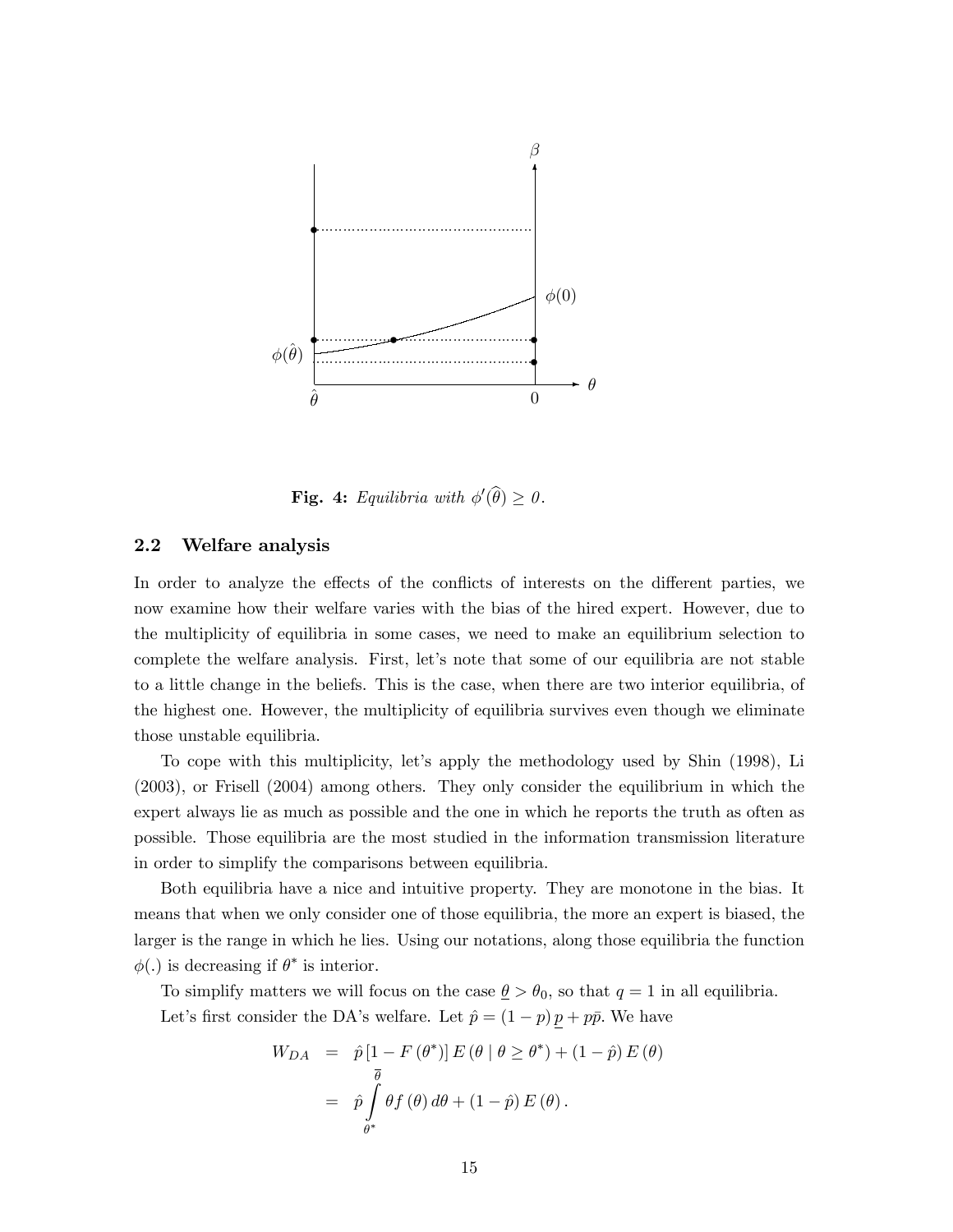We can now study how the DA's welfare varies with  $\theta^*$ . This will allow us to state what happens when the range on which the expert lies rises.

$$
\frac{\partial W_{DA}}{\partial \theta^*} = -\hat{p}\theta^* f(\theta^*) > 0.
$$

Not surprisingly, when the expert reports the truth more often, the DA's welfare raises. As we only consider equilibria in which the range in which the expert lies increases with the bias, this implies that the DAís welfare is non increasing in the bias of the expert.

Let's consider now the expert's welfare. Notice that in expected terms the expert's reputation gain is constant, equal to  $pw$ . Thus we have

$$
W_{E}(\beta, \theta^{*}) = pw + \hat{p} [1 - F(\theta^{*})] \{ \beta + \gamma E(\theta | \theta \ge \theta^{*}) \} + (1 - \hat{p}) \{ \beta + \gamma E(\theta) \}
$$
  
=  $pw + \hat{p} [1 - F(\theta^{*})] \beta + \hat{p}\gamma \int_{\theta^{*}}^{\overline{\theta}} \theta f(\theta) d\theta + (1 - \hat{p}) \{ \beta + \gamma E(\theta) \}.$ 

Again, we study the variations of the expert's welfare. First,

$$
\frac{\partial W_E}{\partial \theta^*} = -\hat{p} f\left(\theta^*\right) \left(\beta + \gamma \theta^*\right) < 0
$$

Between two equilibria the expert always prefers the equilibrium with the smallest  $\theta^*$ . This is because in equilibrium a decision  $y = 1$  is only adopted when it benefits the expert. This implies that for any equilibrium selection where  $\theta^*$  is non-decreasing with  $\beta$ , the welfare  $W_E$  increases with  $\beta$ .

#### Total Welfare

Now consider the following situation: the expert is the only available and has a cost C to provide the expertise. The experts knows that if he refuses to participate the decision will be  $y = 1$ . He then requires a wage  $C + wp + \beta + \gamma E(\theta) - W_E(\beta, \theta^*)$ . The total welfare gain for the pair DA-expert created by the expertise gross of the cost  $C$  is

$$
WT = W_{DA} + W_E - (wp + \beta + \gamma E(\theta)) - C
$$
  
=  $\hat{p} \left( -(1 + \gamma) \int_0^{\theta^*} \theta f(\theta) d\theta - F(\theta^*) \beta \right) - C$ 

For a fixed  $\theta^*$ , notice that

$$
\frac{\partial WT}{\partial \theta^*} = -\hat{p}f(\theta^*) (\beta + (1+\gamma)\theta^*),
$$
  
\n
$$
\frac{\partial WT}{\partial \beta} = -\hat{p}F(\theta^*) < 0.
$$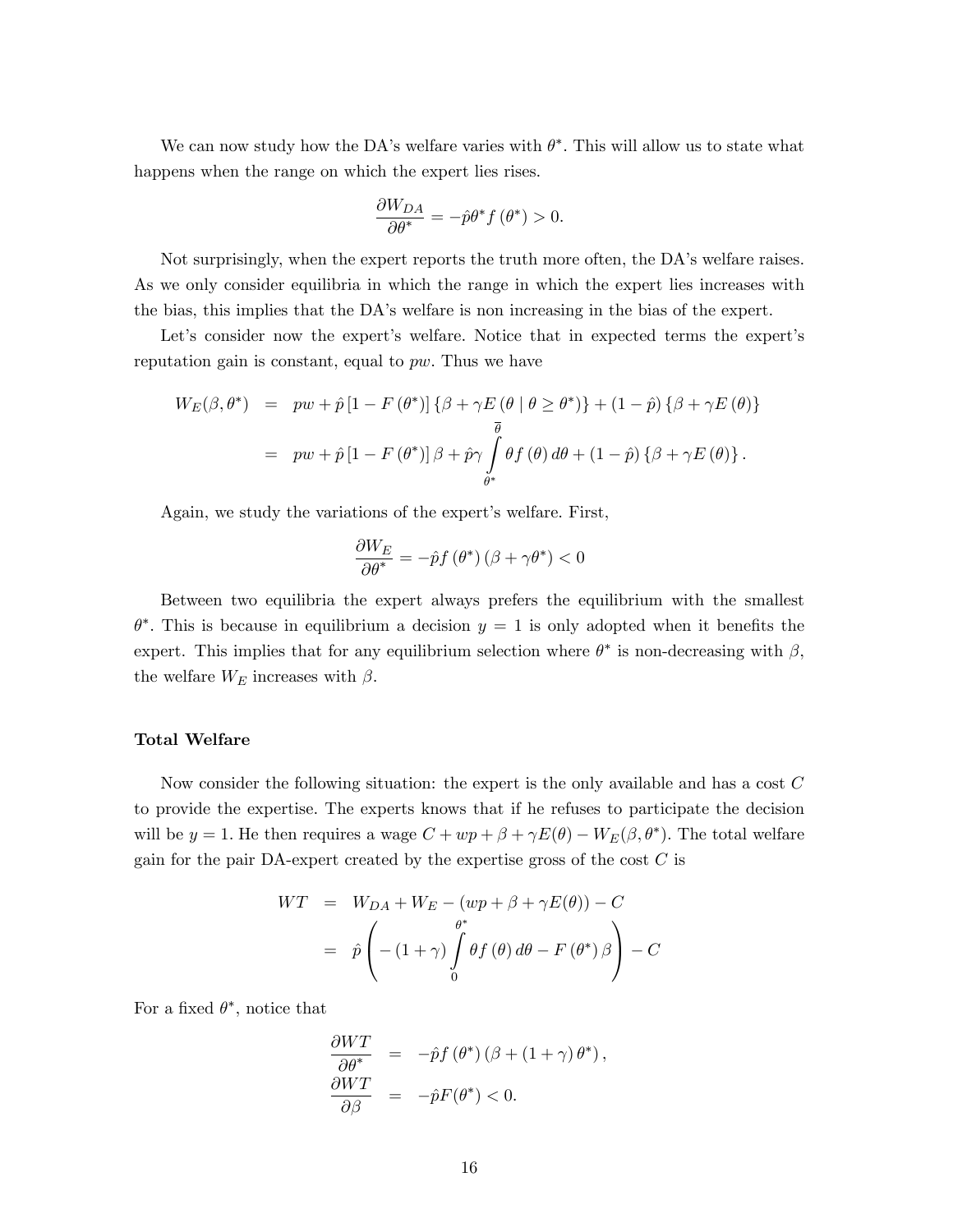The higher the bias the more reluctant will be the expert to participate, as his participation raises the chance of a decision  $y = 0$ . Thus for a fixed  $\theta^*$  it would be better to have an unbiased expert.

However, for an interior  $\theta^*$ , we have  $\phi(\theta^*) = \beta$ , and thus

$$
\frac{dWT}{d\beta} = \frac{\partial WT}{\partial \theta^*} \frac{1}{\phi'(\theta^*)} + \frac{\partial WT}{\partial \beta}
$$
  
= 
$$
-\hat{p}\left(\frac{f(\theta^*) (\phi(\theta^*) + (1+\gamma)\theta^*) + F(\theta^*)\phi'(\theta^*)}{\phi'(\theta^*)}\right).
$$

This is positive if

$$
\frac{f(\theta^*)}{F(\theta^*)} > -\frac{\phi'(\theta^*)}{\phi(\theta^*) + (1+\gamma)\theta^*}
$$
  
and  $\phi(\theta^*) + (1+\gamma)\theta^* = w\Delta p([\theta^*,0]) + \theta^* > 0$ .

which reduces to

$$
\gamma < \frac{f(\theta^*)}{F(\theta^*)}\left(\theta^* + \frac{\left(1 + lF(0)\right)\phi(0)}{\left(1 + l\left(F(0) - F(\theta^*)\right)\right)^2}\right).
$$

We see that it may not be the case that a benevolent principal prefers a less biased expert when the equilibrium is interior. Indeed, in some cases the total welfare gains increase with

the bias of the expert. This may arise when the expert is not too affected by a loss in social surplus, i.e.  $\gamma$  low. An increase in the bias raises the expert's benefits from misreporting because this expert only has low social surplus concerns. When those benefits compensate the reduction of the total welfare due to a stronger bias, the benevolent principal may prefer a more biased expert.

#### 2.3 Consultation of Inside experts

We then study if the presence of inside experts will enhance the social surplus. Inside experts' interests are perfectly aligned with the DA. Their objective is to maximize the social surplus. However, due to time constraints or lack of expertise about this particular decision, the information they gather is less precise than the outside experts' one. Let  $p_I$ be the probability that an inside expert will gather an informative signal.

Let's remark that an inside expert has no incentives to lie and thus always report truthfully. However, due to his lack of expertise, he gathers less often informative signals.

Let's now analyze precisely what happens when an inside expert may be hired.

When the outside expert receives  $\phi$ , he is forced to report  $\phi$ . When the outside expert observes  $\theta$ , there are 2 cases: either the outside expert reports  $\theta$  and the CA does not involve the inside expert, or the outside expert reports  $\phi$  and the CA does involves the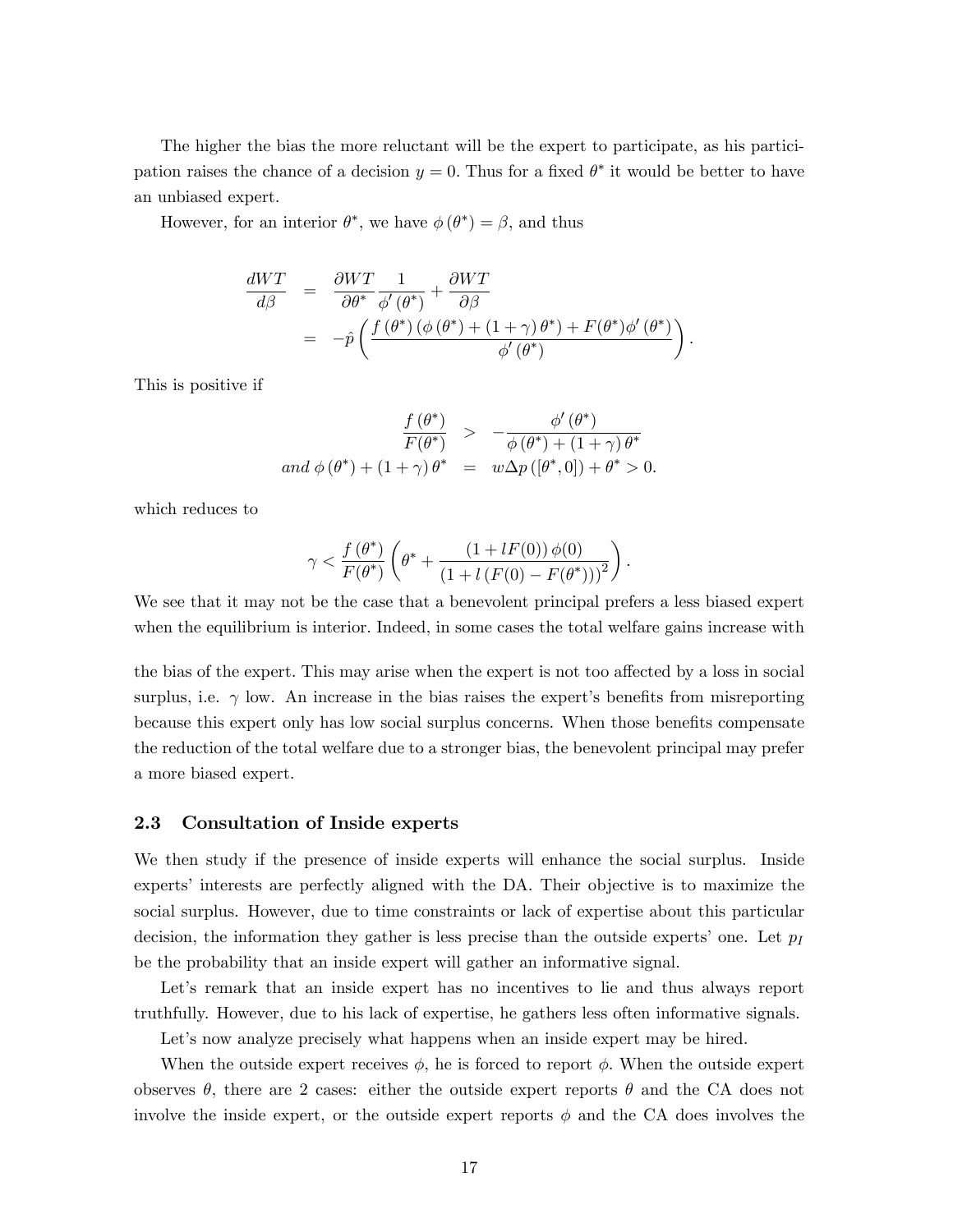inside expert. In the latter case, when the inside expert reports  $\phi$ , nothing is changed compared to the case without inside experts. However, the inside expert may report  $\theta$  in which case the decision is reversed and the DA chooses  $y = 0$ . The outside expert reporting strategy may therefore change.

Thus, when  $q > 0$ , the outside expert having signal  $\theta < 0$  will report truthfully his signal when

$$
w \Pr(\alpha = \overline{\alpha}|\theta) \ge \Pr[\text{I reports } \phi] (q\beta + w \Pr(\alpha = \overline{\alpha}|\phi) + q\gamma\theta)
$$

$$
+ \Pr[\text{I reports } \theta] (w \Pr(\alpha = \overline{\alpha}|\phi))
$$

$$
\Leftrightarrow q(\beta + \gamma\theta) \le \frac{w\Delta p(\Theta_I)}{1 - p_I},
$$

where  $\Theta_I$  is the set of signals for which the informed outside expert decides to report no information when an inside expert may be hired.

This defines a new value for  $\theta_I^*$  $j<sup>*</sup>$ , higher than  $\theta^*$ , as  $(1 - p_I) < 1$ .

**Proposition 8** When experts' reports are public, hiring an inside expert raises the outside expert's incentives to report truthfully.

Let's note that hiring an inside expert has two effects on the reporting strategy. The direct effect comes from the fact that if the outside expert lies, the inside expert's report may contradict him. The indirect effect is due to the set of signals for which the informed outside expert decides to report no information which is now smaller.

We can now compute the value of hiring an inside expert for the authority which we define as the difference between the DA's welfare when she hires an inside expert and when she does not,  $V_I = W_{DA}(\theta_I^*)$  $j<sub>I</sub>, I$ ) –  $W_{DA}(\theta^*)$ . We can write that as

$$
V_I = V_I^1 + V_I^2,
$$
  
where  $V_I^1 = W_{DA}(\theta_I^*, I) - W_{DA}(\theta^*, I)$   

$$
V_I^2 = W_{DA}(\theta^*, I) - W_{DA}(\theta^*)
$$

The first term  $V_I^1$  captures the indirect effect discussed above. The second one  $V_I^2$  represents the value of the additional information brought by the inside expert for fixed incentives. As the DA's welfare is increasing in  $\theta^*$ , and as  $\theta^* \leq \theta_I^*$  $I<sub>I</sub>$ ,  $V<sub>I</sub><sup>1</sup>$  is positive. Let's state  $V<sub>I</sub><sup>2</sup>$ 

$$
V_I^2 = \hat{p} \Pr(\Theta) [-p_I E (\theta | \theta \in \Theta)]
$$
  
 
$$
+ (1 - \hat{p}) \Pr(\theta \le 0) [-p_I E (\theta | \theta \le 0)]
$$

As  $E(\theta | \theta \in \Theta)$  and  $E(\theta | \theta \leq 0)$  are non negative,  $V_I^2$  is also non negative.

The main conclusion is first that  $V_I \geq 0$ , and second that  $V_I^1 > 0$ . Both effects enhance the social surplus. If hiring an inside expert is not too costly for the DA, this is therefore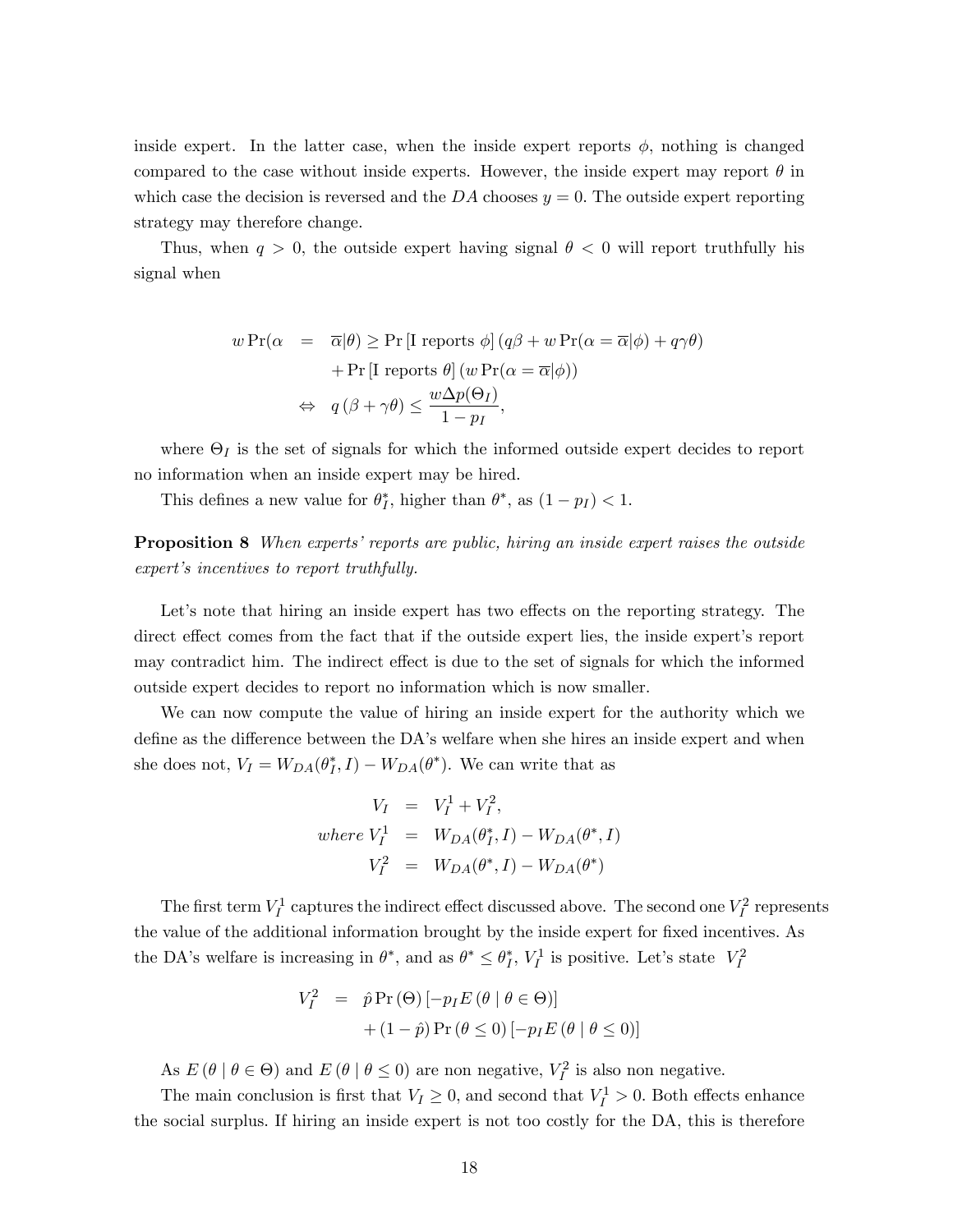profitable to do it. Moreover, let's note that, even though relying on an inside expert would not modify the incentives of outside experts to report truthfully, this would have a positive effect on the social welfare because of the additional information they provide.

# 3 The model when the expert's identity is secret

This is also interesting to consider the model when the expert identity is secret. Under this assumption, there is no effect of reputation. The expert utility is thus  $U = \beta y + wp +$  $\gamma y E(\theta|s)$ .

#### 3.1 Equilibrium analysis

When he receives good news ( $\theta \geq 0$ ), the expert always reports it to the DA. Indeed, as making an uninformative report reduces the reputation term and do not bring any gains in this case, the expert has no incentive to misreport.

Moreover, when receiving an uninformative signal, the only thing that an expert can do is reporting it. Thus, we only have to consider the reporting strategy when an expert receives a signal  $\theta \leq 0$ .

When  $E_{DA}(\Theta) < 0$ , the expert having signal  $\theta \leq 0$  report truthfully his signal because he is indifferent between lying and reporting truthfully.

When  $E_{DA}(\Theta) \geq 0$ , and  $q > 0$ , the expert having signal  $\theta \leq 0$  will report truthfully his signal when

$$
\theta \leq -\frac{\beta}{\gamma}
$$

Let's denote as before  $\hat{\theta} = \max{\{\underline{\theta}, \theta_0\}}$ , and  $\phi_0(\theta^*) = -\gamma \theta^*$ . We have that:

- $i)$  there is no equilibrium with full transmission of the information;
- *ii*) when  $\beta \leq \phi_0(\widehat{\theta})$ , there is an equilibrium with  $\theta_{si}^* = -\frac{\beta}{\gamma}$  $\frac{\beta}{\gamma}$  and  $q=1$ ;
- *iii*) when  $\beta > \phi_0(\widehat{\theta})$ , there exists an equilibrium with either  $(\theta_{si}^* = \underline{\theta}, q = 1)$  or  $(\theta_{si}^* = \theta_0 \text{ and } q = 0)$ depending on whether  $E_{DA}([\underline{\theta}, 0])$  is positive or negative.

Moreover, we are able to state the following uniqueness result:

**Proposition 9** As  $\phi$  is decreasing on  $[\widehat{\theta}, 0]$ , the equilibrium is unique, and  $\theta_{si}^* \leq \theta^*$ .

The structure of the equilibrium is represented in Figure 5. It is the same kind of equilibrium as when  $\gamma$  is high enough and the expert's identity is public. Except that now, there is no expert who always report the truth. This means that compared to the case of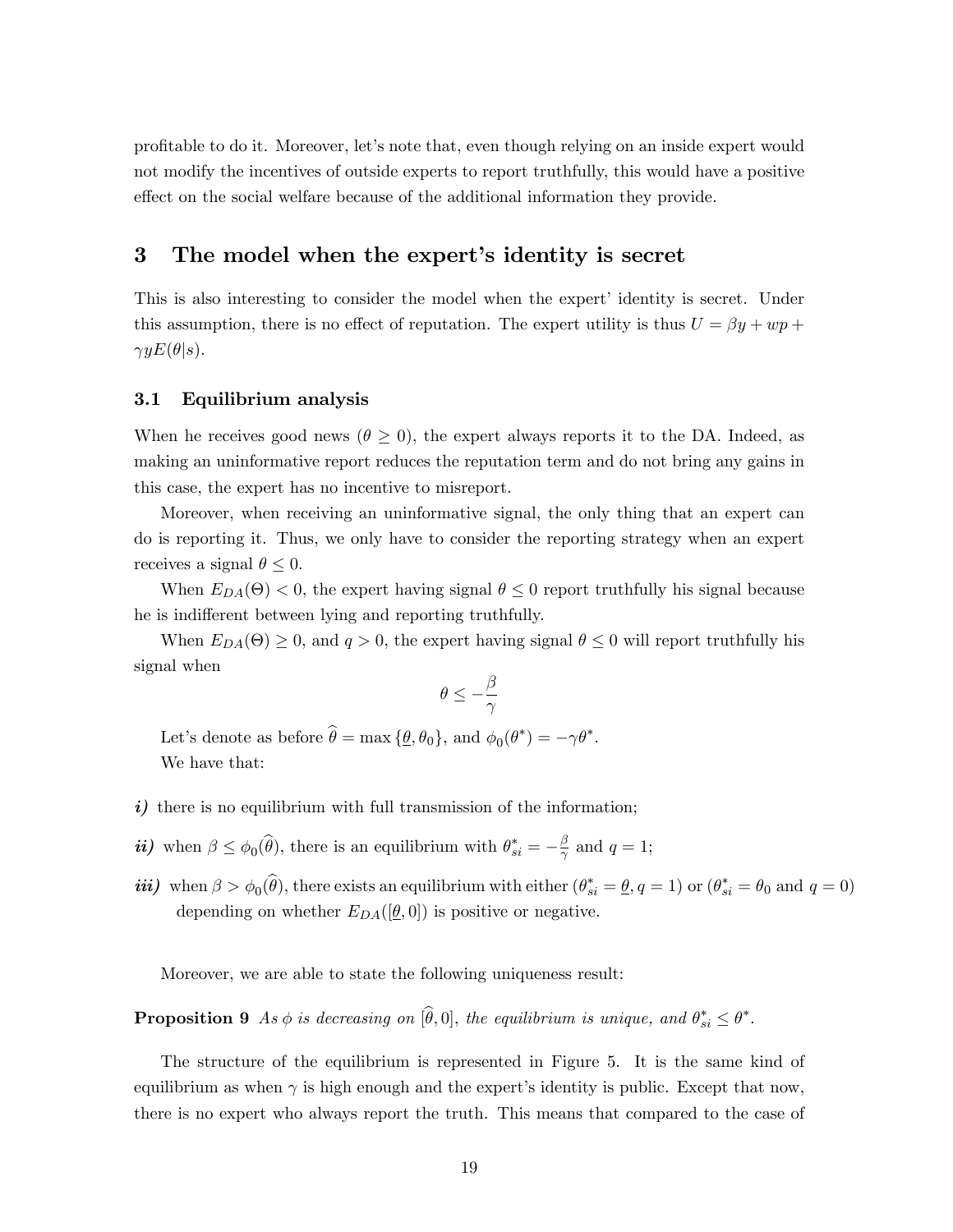public identity, for the same value of the bias, an expert lies more when his identity cannot be known by the market. This is quite intuitive because in the latter case, the expert does not care about his reputation.



Fig. 5: Equilibrium when identity is secret.

# 4 The model when the expert's report is secret

The model is the same than before except that now, the expert's identity is public and his reports are secret. This means that the refinement of the market's expectations about the expert's expertise can only be based on the final decision and not on the reports.

Let's note that within this framework, the market has not the same abilities to determine the expertís expertise. Lying is therefore less costly for the expert in terms of reputation. Thus, we expect that the expert will lie more often when reports are secret.

#### 4.1 Equilibrium analysis

Again, a strategy for an expert when he has received signal s is a function mapping the expert's private information about  $\theta$  into a report. It is characterized by the set  $\Theta_{sr}$  of signals for which the informed expert decides to report no information. For other signals, s is truthfully reported. For the same reasons than previously, we focus on the case  $E(\theta) > 0$ .

The strategy of the authority is a mapping from reports into probabilities  $q$ . If the expert reports the signal  $\theta < 0$ , (resp.  $\theta > 0$ ), the DA chooses  $y = 0$  (resp.  $y = 1$ ). However, when the expert reports an uninformative signal  $\emptyset$ , there are three cases for the DA, depending on the authority's expectations  $E_{DA}(\Theta_{sr})$  about  $\theta$  when receiving an uninformative report First, when  $E_{DA}(\Theta_{sr}) > 0$ , she chooses  $y = 1$ . Second, when  $E_{DA}(\Theta_{sr}) < 0$ , she chooses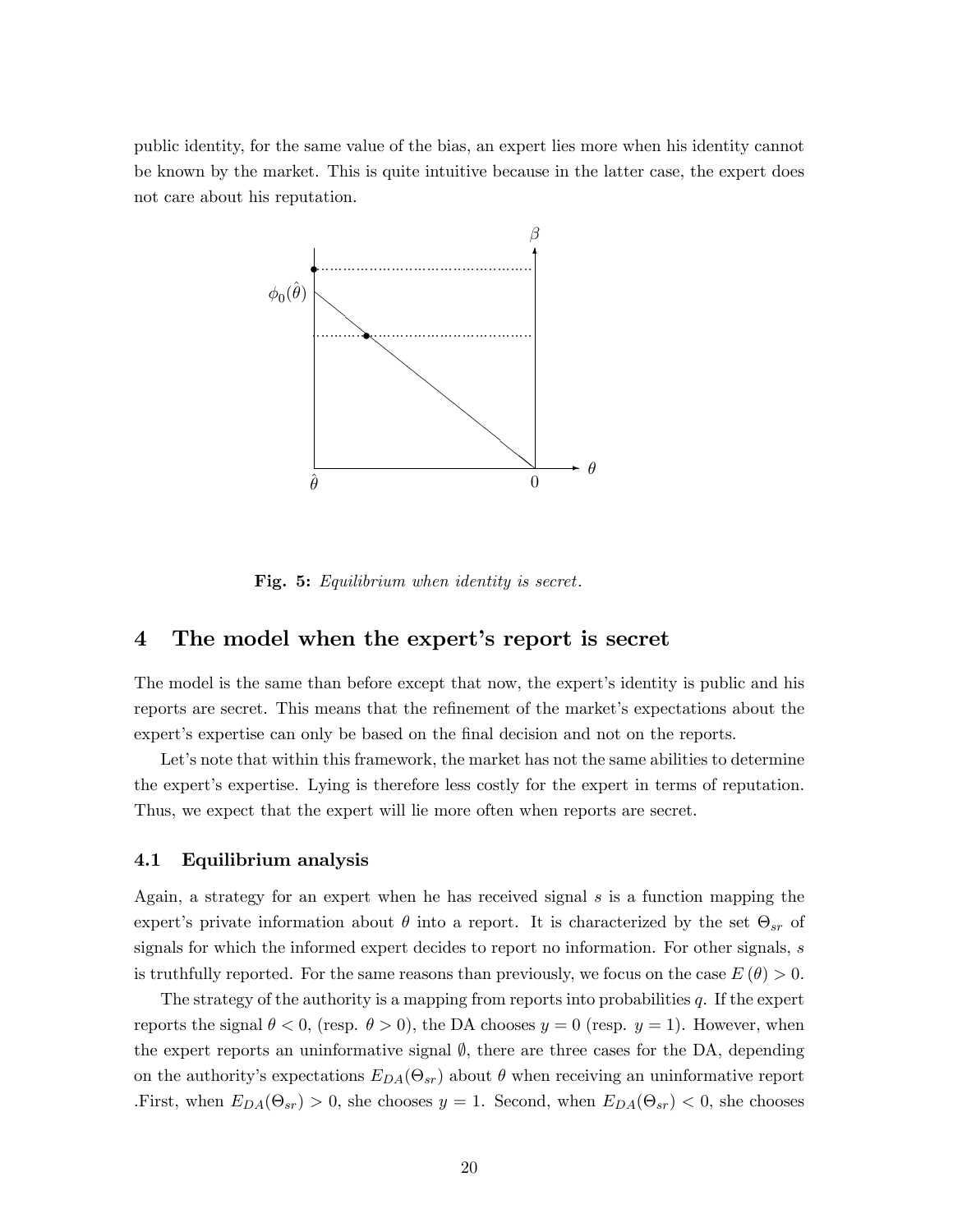$y = 0$ . Finally, when  $E_{DA}(\Theta_{sr}) = 0$ , she is indifferent between 0 and 1 and she may therefore use a mixed strategy:  $y = 1$  with probability q.

Let's now consider the expert's strategy. First, when receiving an uninformative signal, the only thing that an expert can do is reporting it. Thus, we only have to consider the reporting strategy when an expert receives an informative signal. As for the DA, there are three cases, depending on  $E_{DA}(\Theta_{sr})$ . Let's denote  $\Delta s(\Theta_{sr}, q)$  the gain of reputation when the DA's decision is  $y = 0$  when the market anticipates that signal  $s \in \Theta_{sr}$  induces report  $\emptyset$  and when the probability of  $y = 1$  if the experts reports an uninformative signal  $\emptyset$  is q.

$$
\Delta s(\Theta_{sr}, q) = \Pr(\alpha = \overline{\alpha}|y = 0) - \Pr(\alpha = \overline{\alpha}|y = 1).
$$

Then an expert with information  $\theta > 0$  would report the true value if

$$
q [\beta + w \Pr(\alpha = \overline{\alpha} | y = 1) + \gamma \theta] + (1 - q)w \Pr(\alpha = \overline{\alpha} | y = 0)
$$
  
> 
$$
\beta + w \Pr(\alpha = \overline{\alpha} | y = 1) + \gamma \theta
$$

which reduces to

$$
(1 - q)(\beta + \gamma \theta - w\Delta s(\Theta_{sr}, q)) > 0
$$
\n(3)

The expert having signal  $\theta \leq 0$  will report  $\theta$  when

$$
q [\beta + w \Pr(\alpha = \overline{\alpha}|y=1) + \gamma \theta] + (1-q)w \Pr(\alpha = \overline{\alpha}|y=0)
$$
  
< 
$$
< w \Pr(\alpha = \overline{\alpha}|y=0)
$$

or when

$$
q\left(\beta + \gamma\theta - w\Delta s(\Theta_{sr}, q)\right) < 0\tag{4}
$$

Following the previous analysis of public reports, we define on  $[\theta, 0]$  the function

$$
\psi(\theta_{sr}^*) = w\Delta s([\theta_{sr}^*, 0], 1) - \gamma \theta_{sr}^*.
$$

As before, the function  $\psi$  is convex if  $E(\theta) > 0$ , when the density f increases for negative values of  $\theta$ .

#### Equilibria with  $q = 0$ .

When  $E_{DA}(\Theta_{sr})$  < 0, the probability that the DA chooses  $y = 1$  when the experts reports an uninformative signal is  $q = 0$ . Notice that  $\Delta s(\Theta_{sr}, 0) \leq 0$  because a favorable decision from the DA is good news for the expert's reputation (it can only occur if the expert is informed). Thus, there is a loss of reputation when the DA's decision is  $y = 0$ . When he receives good news ( $\theta \geq 0$ ), the expert will also always report it to the DA as  $\beta + \gamma \theta - \Delta s(\Theta_{sr}, 0) > 0$ . Now, the expert having signal  $\theta \leq 0$  may or may not report truthfully his signal since her utility in lying is the same than in reporting truthfully.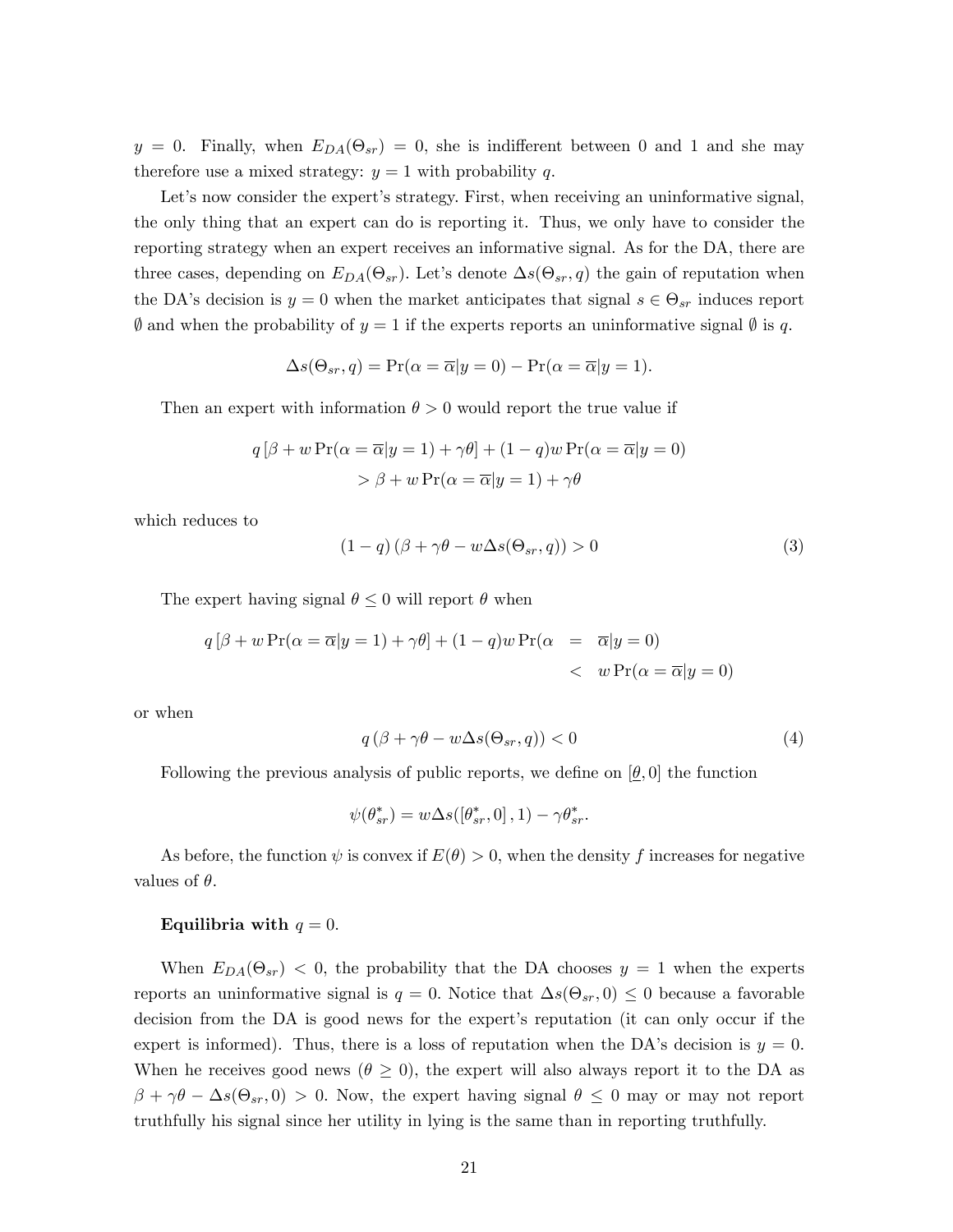Such an equilibrium would always exist if  $E(\theta)$  were negative, in which case the expert would always report truthfully his signal and the DA would choose  $y = 0$  if there is no report. But we have assumed that under the veil of ignorance, the DA would choose  $y = 1$ .

Still there exists equilibria with  $q = 0$  if  $E_{DA}([\underline{\theta}, 0]) \leq 0$ . In particular there are equilibria where experts hide the information when  $\theta$  lies in  $\Theta_{sr}$  for any set such  $E_{DA}(\Theta_{sr}) \leq 0$ ., This holds in particular for sets  $\Theta_{sr} = [\theta_{sr}^*, 0]$  where  $\theta_{sr}^* \leq \theta_0$ .

To select among these equilibria we suppose that there is an  $\varepsilon$  probability that the report be observed by the outside parties. We say that an equilibrium is "robust to a small perturbation in the information structure" if the game with  $\varepsilon > 0$  small has an equilibrium that is close to the initial one (in terms of q and  $\Theta_{sr}$ ).

In the perturbed game the expert would report a negative  $\theta$  when  $q = 0$ . Thus the above equilibrium disappears. But some close equilibrium may remain. The expert reports  $\theta$  < 0 when

$$
q[\beta + \gamma \theta] - (1 - \varepsilon)qw\Delta s(\Theta_{sr}, q) - \varepsilon w \Delta p(\Theta_{sr}) \le 0
$$

Indeed with probability  $\varepsilon$ , the report is observed so that the market update its beliefs as the in the previous section and the reputation gain for an informative report is  $w\Delta p(\Theta_{sr})$ . Thus there is a threshold  $\theta_{sr}^*$  such that  $\Theta_{sr} = [\theta_{sr}^*, 0]$ . For  $1 > q > 0$ , we must have  $\theta_{sr}^* = \theta_0$ . Now we can find an equilibrium with  $q < 1$  if

$$
-\varepsilon w \Delta p([\theta_0,0]) < 0 < [\beta + \gamma \theta_0] - (1-\varepsilon) w \Delta s([\theta_0,0],1) - \varepsilon w \Delta p([\theta_0,0]).
$$

We then obtain

**Lemma 10** There exists an equilibrium with  $q = 0$  robust to a small perturbation in the information structure if  $\beta > \psi(\theta_0)$ . This equilibrium is characterized by  $\Theta_{sr} = [\theta_0, 0]$ .

**Proof.** From above we must have  $\Theta_{sr} = [\theta_0, 0]$ . Moreover for  $\varepsilon > 0$ , we have

$$
[\beta + \gamma \theta_0] - (1 - \varepsilon) w \Delta s([\theta_0, 0], 1) - \varepsilon w \Delta p([\theta_0, 0])
$$
  
> 
$$
[\beta + \gamma \theta_0] - w \Delta s([\theta_0, 0], 1) = \psi(\theta_0) \ge 0.
$$

so the probability  $q$  is defined as

$$
q_{\varepsilon} = \frac{\varepsilon w \Delta p([\theta_0, 0])}{[\beta + \gamma \theta_0] - (1 - \varepsilon) w \Delta s([\theta_0, q_{\varepsilon}], 1)}
$$

and converges to zero as  $\varepsilon$  goes to zero.  $\blacksquare$ 

#### Equilibria with  $q > 0$ .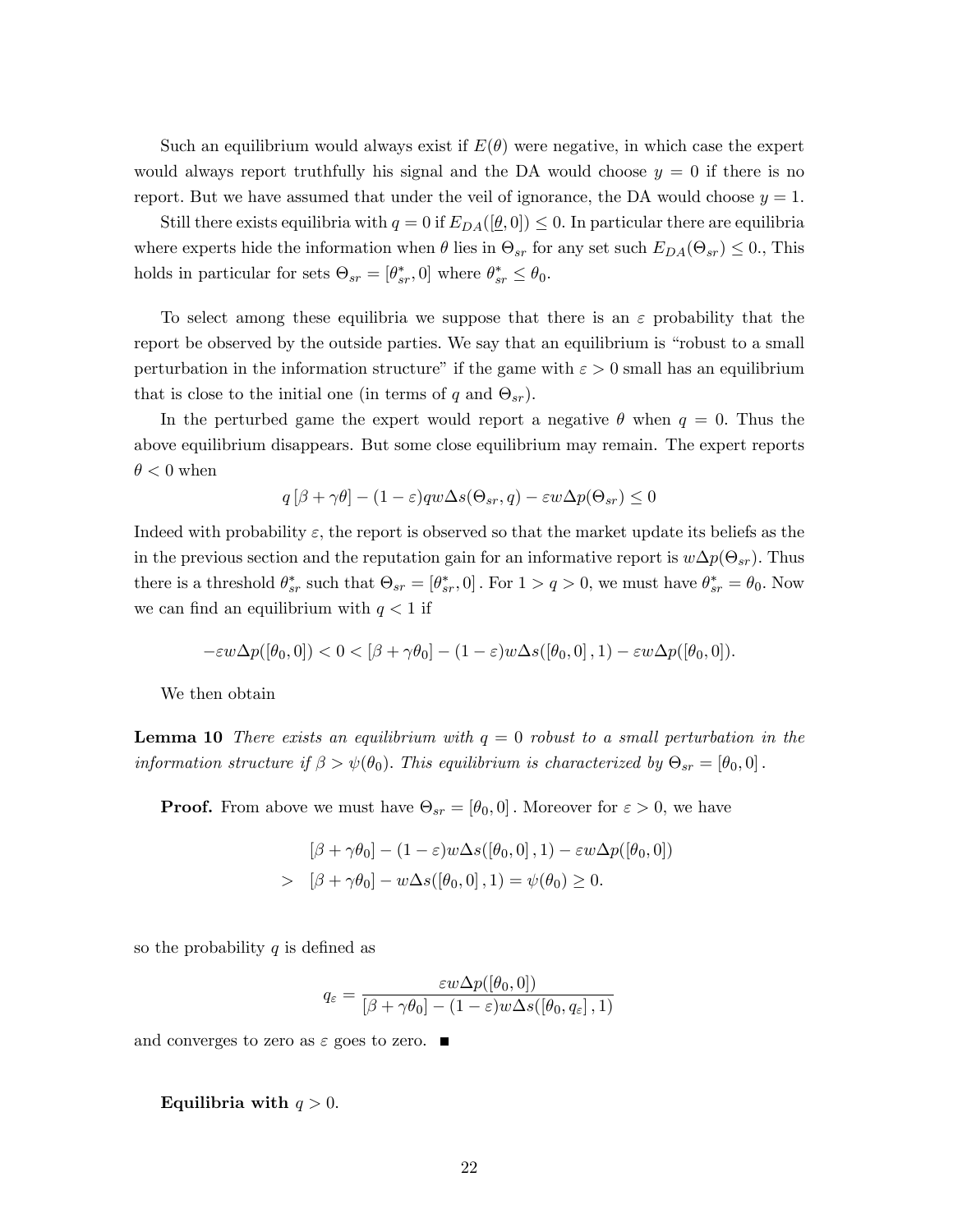When  $E_{DA}(\Theta_{sr}) > 0$ , the probability that the DA chooses  $y = 1$  when the experts reports an uninformative signal is  $q = 1$  and we have  $\Delta s(\Theta_{sr}, 1) > 0$ . The expert having signal  $\theta \geq 0$  will report truthfully his signal since her utility in lying is the same than in reporting truthfully.<sup>7</sup> When he receives bad news ( $\theta \leq 0$ ), the expert will lie when

$$
\beta + \gamma \theta \ge w \Delta s(\Theta_{sr}, 1)
$$

Finally, when  $E_{DA}(\Theta_{sr}) = 0$ , the probability that the DA chooses  $y = 1$  when the experts reports an uninformative signal is  $q \in (0, 1)$ . The expert having signal  $\theta \ge 0$  will lie when

$$
\theta \le \frac{w\Delta s(\Theta_{sr},q)-\beta}{\gamma}
$$

The expert having signal  $\theta \leq 0$  will lie when

$$
\theta \ge \frac{w\Delta s(\Theta_{sr},q)-\beta}{\gamma}.
$$

Let's remark that an expert cannot lie in both situations as  $\frac{w\Delta s(\Theta_{sr},q)-\beta}{\gamma}$  $\frac{\sum_{s} q(s)-p}{\gamma}$  is given for an expert. When  $w\Delta s(\Theta_{sr}, q) - \beta \geq 0$ , the expert will report truthfully for all  $\theta \leq 0$ . This implies that  $E_{DA}(\Theta_{sr}) > 0$ . However, this is in contradiction with  $E_{DA}(\Theta_{sr}) = 0$ . Thus, we have  $w\Delta s(\Theta_{sr}, q) - \beta \leq 0$ . The expert will therefore report truthfully for all  $\theta \geq 0$  and will lie when  $\frac{w\Delta s(\Theta_{sr},q)-\beta}{\gamma} \leq \theta \leq 0.$ 

The equilibrium strategies are in the same lines than in the case of public reports. They are stated in the following proposition:

#### Proposition 11

- Either  $\Theta_{sr}$  is empty or there exists  $\theta_{sr}^* < 0$  such that  $\Theta_{sr} = [\theta_{sr}^*, 0].$
- There is an equilibrium with full reporting  $(\Theta_{sr} = \emptyset \text{ and } q = 1)$  if and only if  $\beta \leq \psi(0)$ .

**Proof.** The proof is the same as in the case with public reports.  $\blacksquare$ 

Again, full reporting  $(\Theta_{sr}$  empty) is only possible if the reputation effect is strong enough.

Let's now focus on situations with misreport and compute the interval  $\Theta_{sr}$  that induces report  $\emptyset$  and the probability q of having a positive decision with no report. Remind that  $\theta_0$  is defined as the solution of  $E_{DA}([\theta_0, 0]) = 0$ . From above, the equilibrium have  $0 \geq \theta_{sr}^* \geq \theta_0$ ,  $1 \geq q$ , and  $q = 1$  if  $\theta_{sr}^* > \theta_0$ .

Thus we have when  $\theta_0 < \theta_{sr}^* < 0$ ,

$$
\theta_{sr}^* = \max\left\{\theta_{sr}^* + \frac{\psi(\theta_{sr}^*) - \beta}{\gamma}, \underline{\theta}\right\},\;q=1;
$$

<sup>&</sup>lt;sup>7</sup>Formally if  $\varepsilon = 0$ , there is always a trivial equilibria where the expert reports  $\emptyset$  for a large set of negative values  $\theta$  and  $q = 1$ , but it would not be robust to a small perturbation in the information structure.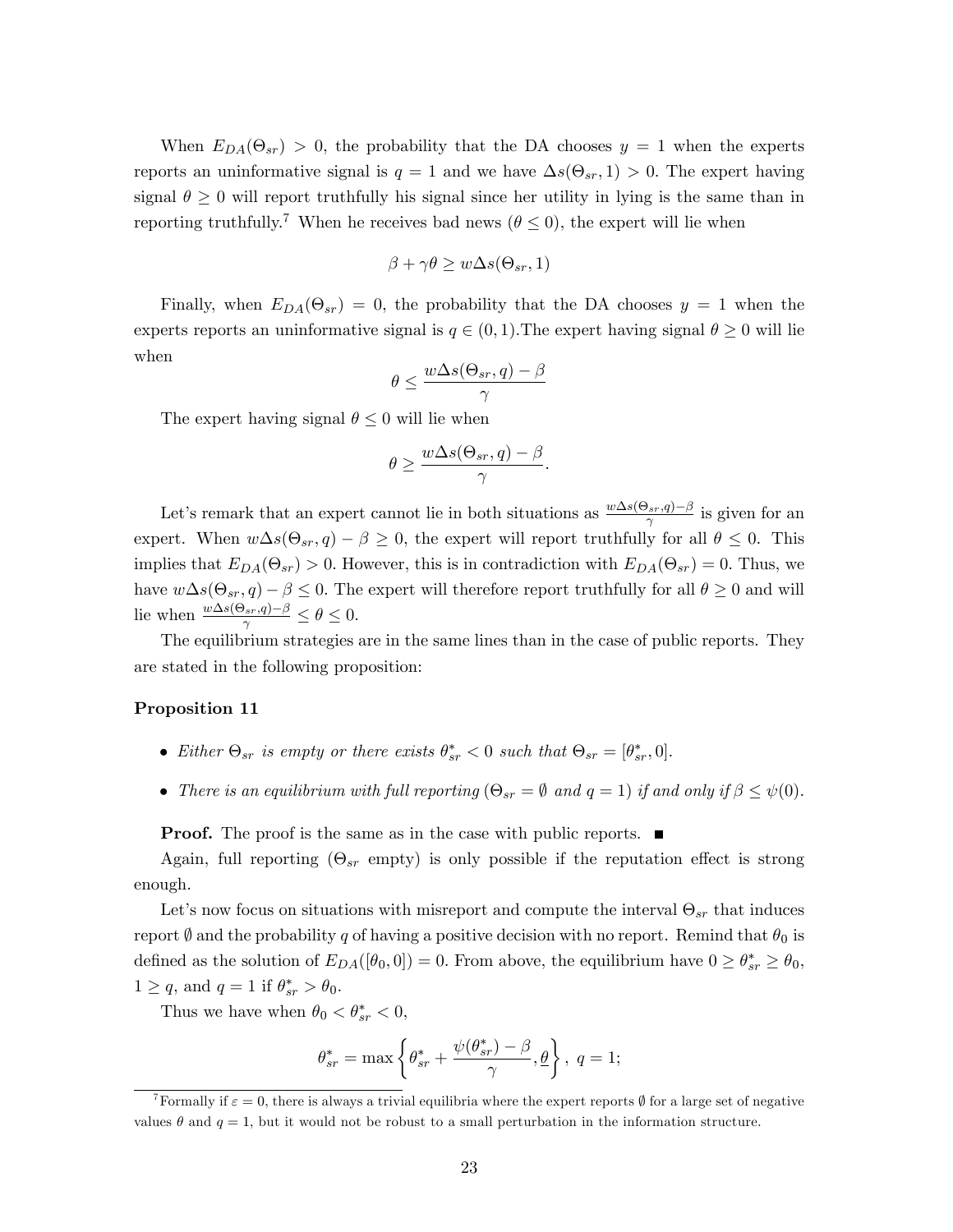Otherwise the equilibrium verifies:

$$
\theta_{sr}^* = \theta_0;
$$
  

$$
0 < q < 1.
$$

and

$$
\beta + \gamma \theta_0 = w \Delta s(\Theta_{sr}, q)
$$

Notice that the analysis is similar to the case of public reports for pure strategy equilibria except for the value of reputation gains: the gain from reporting  $\theta_{sr}^*$  when  $q = 1$  is now  $\psi(\theta_{sr}^*)$  –  $\beta$ . It follows that the analysis of pure strategy equilibria is the same as before, replacing the function  $\phi(\theta_{sr}^*)$  by the function  $\psi(\theta_{sr}^*)$ .

In particular all the previous analysis carries over with the new  $\psi$  function if  $E_{DA}([\theta,0])$ 0:

**Proposition 12** Suppose that  $E_{DA}([\underline{\theta},0]) > 0$ , then any equilibrium is characterized by  $q = 1$ . Moreover there exists an equilibrium.

**Proof.** The proof is the same as with public reports.  $\blacksquare$ 

Thus

- no reporting of negative values  $(\theta^*_{sr} = \underline{\theta})$  is an equilibrium if  $\psi(\underline{\theta}) \leq \beta$ ,

- full reporting is an equilibrium if  $\psi(0) \geq \beta$ .

- There exists one equilibrium with partial reporting of negative values if max  $(\psi(\theta), \psi(0)) >$  $\beta > \min (\psi(\underline{\theta}), \psi(0)).$ 

- There exists two equilibria with partial reporting of negative values if min  $(\psi(\theta), \psi(0)) >$  $\beta > \min_{(\theta,0)} \psi(\theta).$ 

In the case where  $E_{DA}([\underline{\theta}, 0]) < 0$ , the analysis extends only for equilibria with  $q = 1$ . But the analysis of mixed strategy differs from the case where the report is public. With private reports  $q(w\Delta s(\Theta_{sr}, q) - \beta - \gamma \theta)$  is the net gain of reporting a negative value. For  $q > 0$ , the sign is the same as the sign of  $w\Delta s(\Theta_{sr}, q) - \beta - \gamma\theta$ .

We show in appendix that  $\Delta s(\Theta_{sr}, q)$  is increasing in  $\theta_{sr}^*$  and q. The reputation gain obtained by reporting  $\theta < 0$  is now increasing with the probability q that the DA chooses  $y = 1$  with no report. It is negative for  $q = 0$  and positive for  $q = 1$ . This contrasts with the case of a public report.

The key difference with before is the following. When the report is observed, the reputation gain is independent of  $q$ . The probability  $q$  then affects the benefits of no report in terms of induced decision. Thus increasing  $q$  reduces the incentive to report. When the report is secret however there is no direct effect of  $q$  on the incentive to report a negative value (for  $q > 0$ ) as the reputation gain is only obtained if the decision is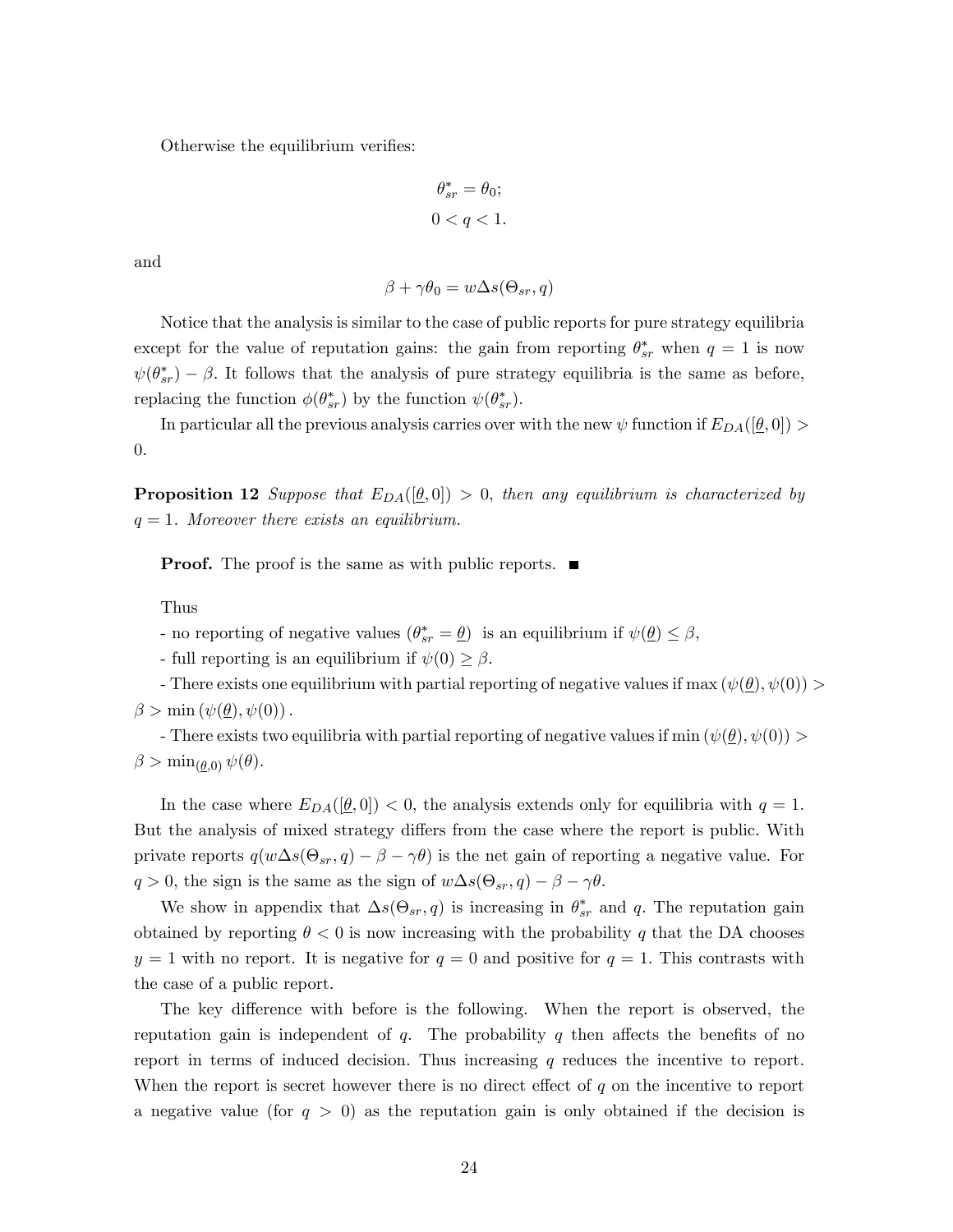$y = 0$ . But the reputation gain depends on q. Increasing q reduces the likelihood that a decision  $y = 0$  follows no report, and thus increases the incentive to report  $\theta$ .

We then obtain

**Proposition 13** Suppose that  $E_{DA}([\underline{\theta},0]) \leq 0$ , then an equilibrium exists with  $q = 1$  if  $\max(\psi(\theta_0), \psi(0)) \geq \beta$ . An equilibrium with  $0 < q < 1$  exists if  $w \Delta s([\theta_0, 0], 0) - \gamma \theta_0 < \beta <$  $\psi(\theta_0)$ .

Notice that  $w\Delta s([\theta_0, 0], 0) < 0$ , so that the first condition is trivially verified if  $\theta_0 \geq$  $-\frac{\beta}{\gamma}$  $\frac{\beta}{\gamma}$ . But it is possible that a decision  $y = 0$  be perceived as a bad signal by the market despite a bias of the expert in favor of  $y = 1$ .

**Corollary 14** There exists an equilibrium with  $q < 1$  and  $w\Delta s([\theta_0, 0], q) < 0$ , when  $\theta_0 <$  $-\frac{\beta}{\gamma}$  $\frac{\beta}{\gamma}.$ 

The issue of existence arises if  $\beta > \max(\psi(\theta_0), \psi(0))$ . Then for any  $q > 0$ , the expert would not announce a negative  $\theta$  slightly below  $\theta_0$ . But we have seen that in the case  $\beta > \psi(\theta_0)$ , there is an equilibrium with  $\theta_{sr}^* = \theta_0$  and  $q = 0$ .

Notice that the function  $\psi$  is smaller than the function  $\phi$  so that:

**Proposition 15** For any equilibrium  $\theta^*$  of the game with public report, there exists an equilibrium of the game with secret report with  $\theta^*_{sr} \leq \theta^*$ .

Proof. We have

$$
\psi(\theta^*) = w\Delta s([\theta^*, 0], 1) - \gamma \theta^*
$$
  
= 
$$
\frac{p(1-p) (\bar{p} - \underline{p})}{\hat{p}(1 - \hat{p}F(\theta^*))} - \gamma \theta^*.
$$

And

$$
\begin{array}{rcl}\n\phi(\theta^*) & = & w \Delta p([\theta^*,0]) - \gamma \theta^* \\
& = & \frac{(1-p) \, p \, ( \bar{p} - \underline{p} + 2 \overline{p} \underline{p})}{\hat{p} \, (1 - \hat{p} F(\theta^*) - \hat{p} \, (1 - F(0)))} - \gamma \theta^*.\n\end{array}
$$

This is straightforward that

$$
\psi(\theta^*) < \phi(\theta^*).
$$

There are three cases:

1. Either  $\beta \geq \phi(\max(\underline{\theta}, \theta_0))$ , so that misreport of negative values greater than  $\theta^* =$  $\max (\theta, \theta_0)$  is an equilibrium of the game with public report. In this case, we also have  $\beta \geq \psi(\max(\underline{\theta}, \theta_0))$  and misreport of negative values greater than  $\theta_{sr}^* = \max(\underline{\theta}, \theta_0)$  is an equilibrium of the game with secret report.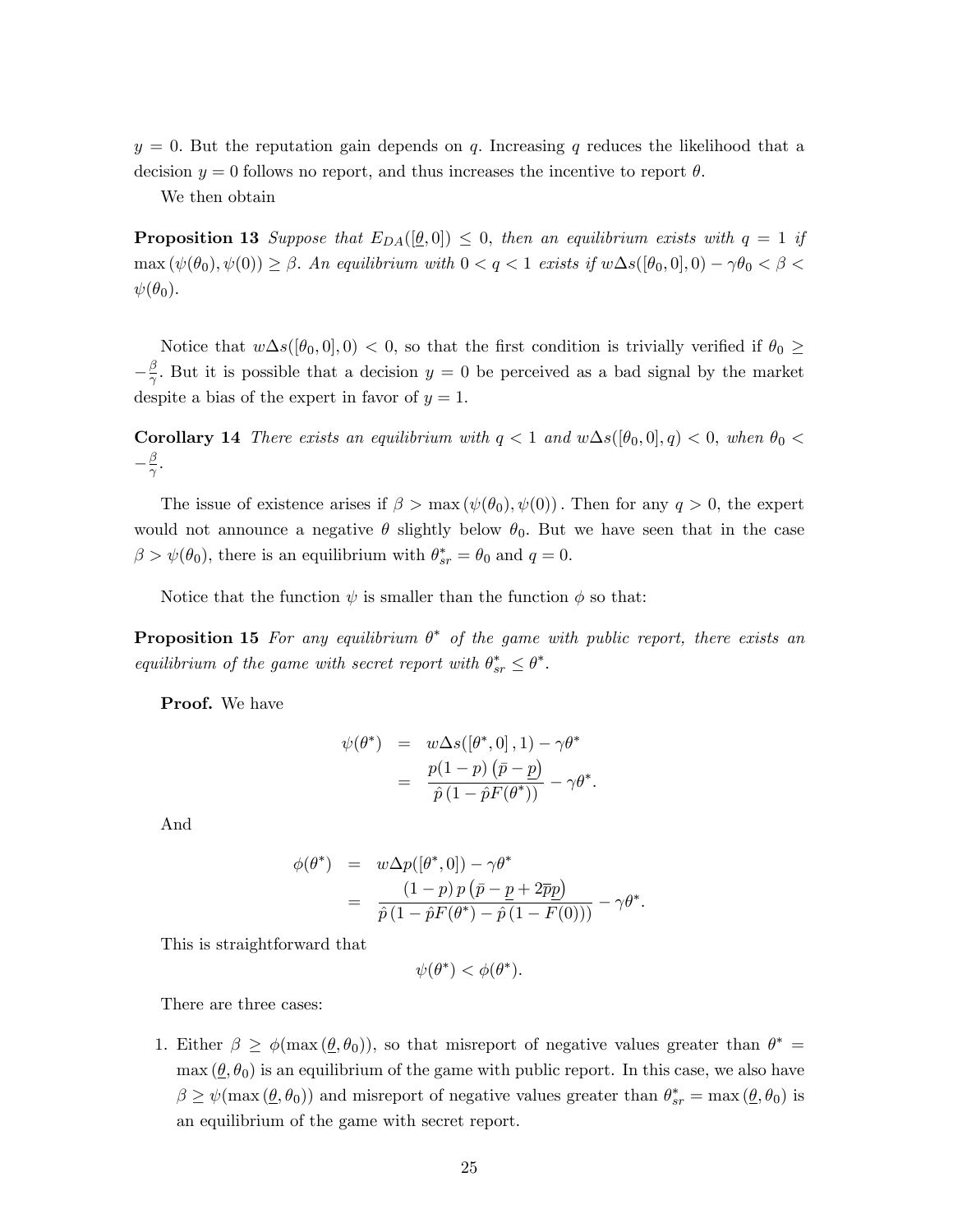- 2. Either  $\beta < \min_{\theta} \phi(\theta)$ , so that full reporting of negative values is the unique equilibrium of the game with public report.
- 3. Either min $_{\theta}\phi(\theta) \leq \beta < \phi(\max(\theta, \theta_0))$ , so that  $\phi(\theta^*)$  is non increasing for all  $\theta^* \in$  $[\max(\underline{\theta}, \theta_0), Arg \min_{\theta} \phi(\theta)].$  In this case, as  $\psi(\theta^*) < \phi(\theta^*)$ , there always exists  $\theta_s^*$ sr such that  $\theta_{sr}^* \leq \theta^*, \beta = \phi(\theta^*)$  and  $\beta = \psi(\theta_{sr}^*)$ .

This result is quite interesting because it states that when one moves from public disclosure of reports to secret reports, equilibria in which the experts lie more arise. One might thus conjecture that public disclosure of the expertís report is better in terms of information transmission. But, this need not be the case for all equilibria.

However, if we only consider the equilibrium of the game with public report in which the expert always lie as much as possible and the one in which he reports the truth as often as possible, the function  $\phi(.)$  is decreasing. As noted above, those equilibria are the most studied in order to cope with multiplicity in the information transmission literature. As the function  $\psi$  is smaller than the function  $\phi$ , this implies that in all equilibria, the expert will report the truth more often when reports are public than when reports are secret.

We can thus reasonably state that public disclosure of reports is optimal in order to attain an efficient decision making.

However, there exist other equilibria in which this is not the case. This is stated in the following corollary.

Corollary 16 There exist equilibria of the games with public and secret reports such that  $\theta_{sr}^* > \theta^*$ .

**Proof.** The proof is straightforward and is thus omitted.  $\blacksquare$ 

#### 4.2 Consultation of Inside experts

Let us now consider as before the role of and inside expert. In the case of secret report, when  $q > 0$ , the outside expert having signal  $\theta < 0$  will report truthfully his signal when

$$
w \Pr(\alpha = \overline{\alpha}|y=0) \ge
$$
  
(1 - *p*<sub>I</sub>) *q* [ $\beta$  + *w* Pr( $\alpha = \overline{\alpha}|y=1$ ) +  $\gamma\theta$ ] + (1 – (1 – *p*<sub>I</sub>) *q*) *w* Pr( $\alpha = \overline{\alpha}|y=0$ )

or

$$
(1 - p_I) q [\beta + \gamma \theta + w (\Pr(\alpha = \overline{\alpha} | y = 1) - \Pr(\alpha = \overline{\alpha} | y = 0))] \le 0
$$
  

$$
\Leftrightarrow \beta + \gamma \theta \le w (\Pr(\alpha = \overline{\alpha} | y = 0) - \Pr(\alpha = \overline{\alpha} | y = 1))
$$

We see that the situation is different than with the case of a public contract. Because the reputation gains are directly attached to the decision and not the report, the incentive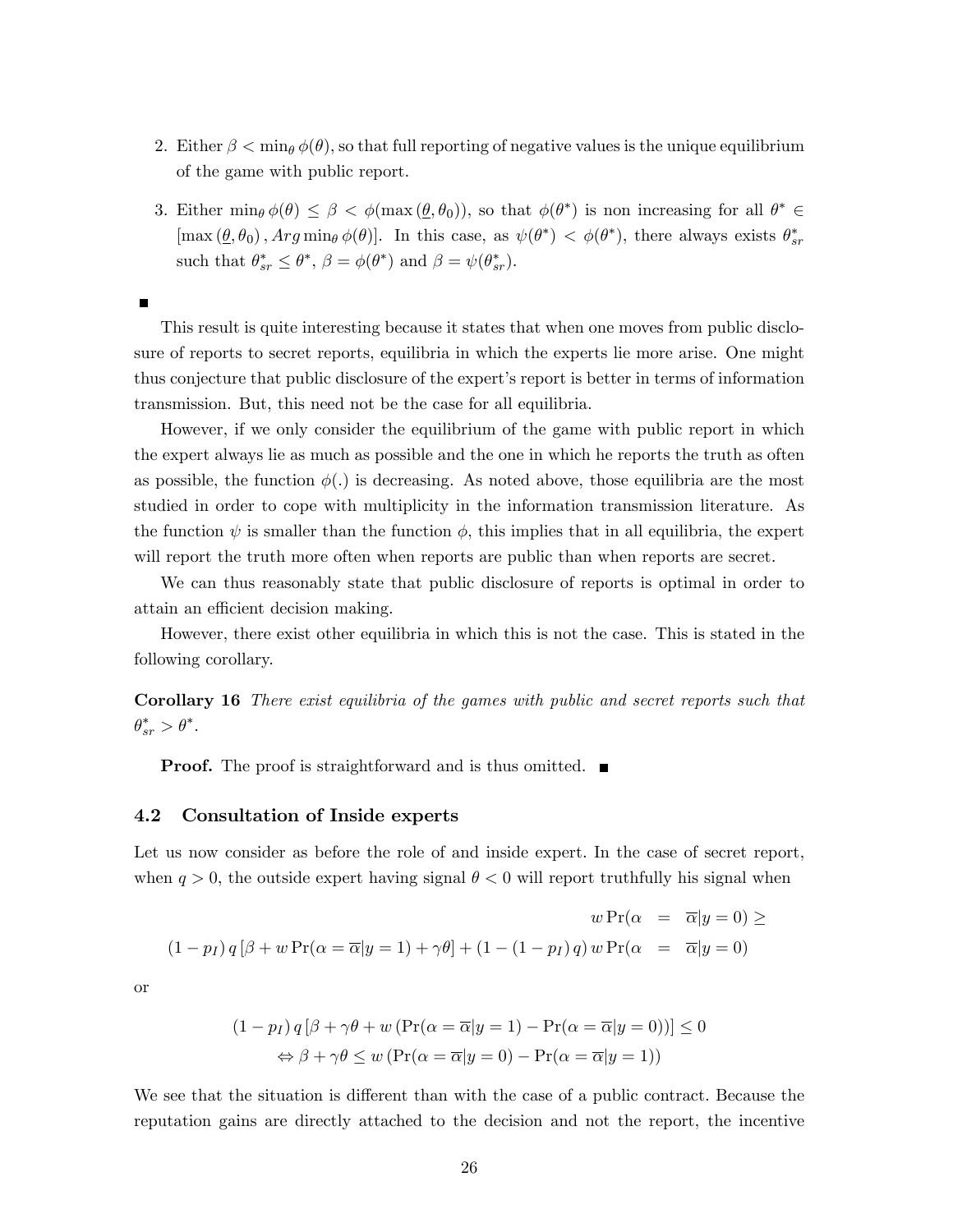to report truthfully are unchanged at fixed market's reactions. What changes now is the market information. Consider the case  $q = 1$ , while a decision  $y = 0$  can only occur with an informed outside expert when there is no inside expert, this is not the case when there is an inside expert. Moreover, when the DA consults an inside expert, she makes less often the decision  $y = 1$ . Indeed, when the outside expert misreports  $(\theta \in \Theta_{sr})$  in order to reach decision  $y = 0$ , there is a positive probability that the inside expert reports the truth and moves the decision to  $y = 1$ . Thus, in the case of secret reports, reputation effects are smaller when an inside expert is consulted:

$$
w\left[\Pr(\alpha = \overline{\alpha}|y=0) - \Pr(\alpha = \overline{\alpha}|y=1)\right] < w\Delta s(\Theta_{sr}, 1).
$$

The formal derivation is made in the appendix.

The meaning of this result is that, in all pure strategy equilibria, hiring an inside expert raises the outside expert's incentives to withhold information when it is unfavorable.

We thus obtain that

**Proposition 17** When experts' reports are secret and  $q = 1$ , hiring an inside expert reduces the outside expert's incentives to report truthfully.

We see that the result is reversed compared to the case of public report.

Moreover, if we use the same notations than in the section with public reports, one can remark that the term capturing the changes in the set  $\Theta_{sr}$ ,  $V_I^1$ , is negative. Indeed, the set of signals for which the informed outside expert decides to report no information is now larger when the DA consults inside experts. Specifically, we have  $V_I < V_I^2$ . Hiring an inside expert is therefore less attractive if the reports are secret compared to the case where they are public. Intuitively, in the case of public reports an inside expert may not only change the decision but may also reduce the outside expert's reputation. When experts' reports are secret, the inside expert increases the reputation of the outside expert in making a report which changes the decision. This allows an outside expert to misreport for lower values of efficiency gains since his reputation is not affected even though the inside expert's report may contradict him.

## 5 Conclusion

This paper examines the efficiency of information transmission between some experts an a decision maker under different informational features. We first show that hiring experts biased against the status quo always improves the efficiency of the decision. Indeed, if the decision maker were to choose a decision without any advices, an expert biased against this decision always report the truth as this increases his reputation. The second main result is that public disclosure of the expertís report enhances information transmission. Intuitively,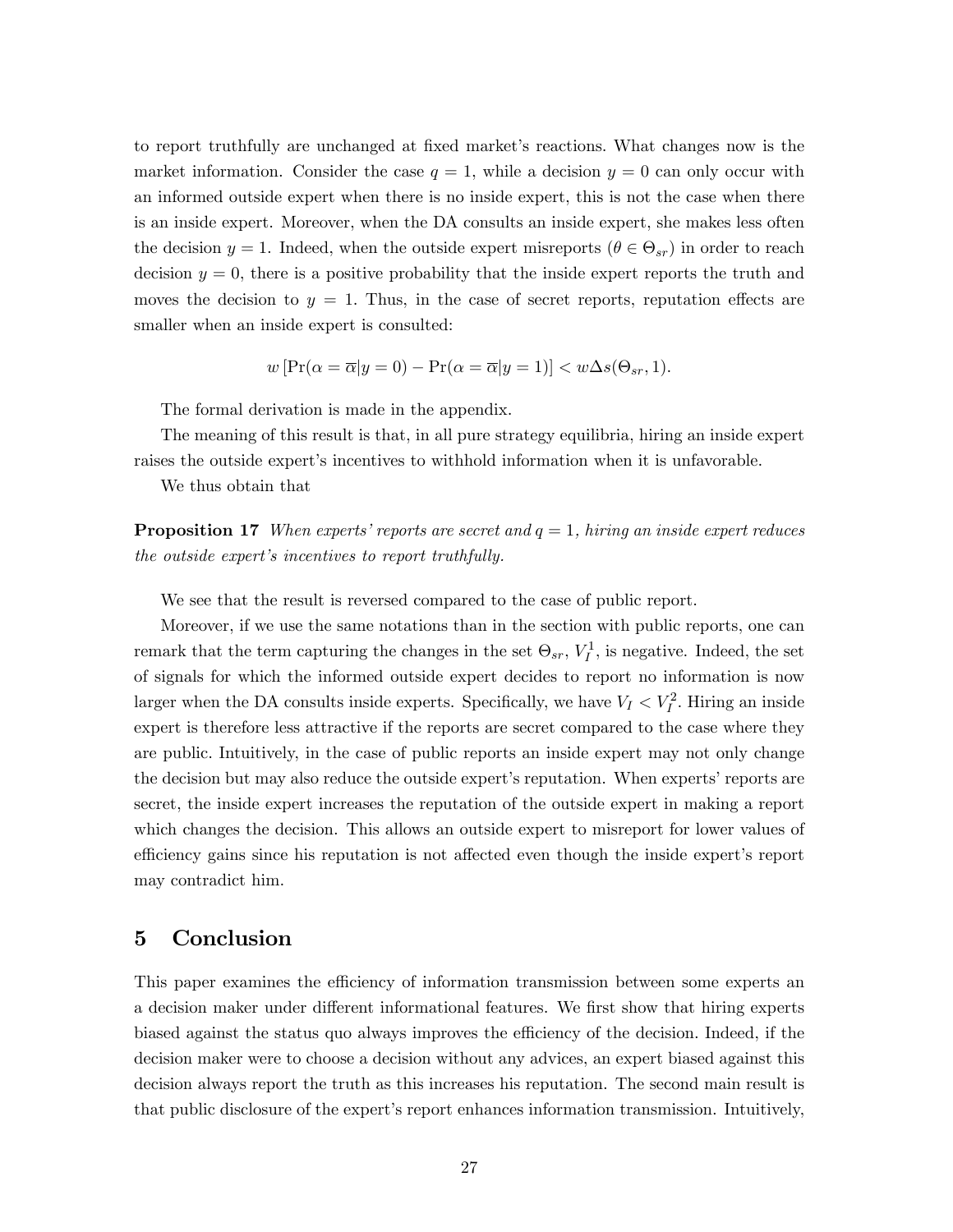this makes misreport more costly in terms of the expertís reputation. We also analyze the impact of an inside, unbiased expert on an outside, biased expert reporting strategy. When the expertsí reports are public, we prove that the presence of the inside expert forces the outside one to report more truthfully. However, this result is reversed in the case of secret reports. The intuitive result that hiring an inside expert constrain other experts to reveal the truth is therefore only true when there is public disclosure of reports.

In this paper, the private benefits received by the experts when their favorite decision is reached are common knowledge. However it is also interesting to see what happens if those benefits are private information for the experts. It should be more difficult for the authority to anticipate misreport from a biased expert. Moreover, a natural question is whether transparency about the experts' bias is desirable for the authority.

Another extension is to build a dynamic version of this model. As experts care about their reputation, it should be interesting to analyze repeated interactions between them and the decision maker. This may induce a biased expert to report truthfully in order to enhance his reputation for having a strong expertise and in this way being consulted in future important decisions.

# 6 Appendix

Gain of reputation when report is public. We will first compute the gain of reputation when the report is public and when the expert announces an informative report,  $\Delta p(\Theta)$ :

$$
Pr(\emptyset|\overline{\alpha}) = 1 - \overline{p} + \overline{p}Pr(\Theta)
$$
  
\n
$$
Pr(\emptyset|\underline{\alpha}) = 1 - \underline{p} + \underline{p}Pr(\Theta)
$$
  
\n
$$
Pr(\overline{\alpha}|\emptyset) = \frac{p[1 - \overline{p}] + p\overline{p}Pr(\Theta)}{p[1 - \overline{p}] + (1 - p)[1 - \underline{p}] + (p\overline{p} + (1 - p)\underline{p})Pr(\Theta)}
$$

$$
Pr(infol\overline{\alpha}) = \overline{p}[1 - Pr(\Theta)]
$$
  
\n
$$
Pr(infol\underline{\alpha}) = \underline{p}[1 - Pr(\Theta)]
$$
  
\n
$$
Pr(\overline{\alpha}|info) = \frac{p\overline{p}}{p\overline{p} + (1 - p)p}
$$

This gives

$$
\Delta p(\Theta) = \frac{p\overline{p}}{p\overline{p} + (1-p)\underline{p}} - \frac{p[1-\overline{p}] + p\overline{p} \Pr(\Theta)}{p[1-\overline{p}] + (1-p)\left[1-\underline{p}\right] + (p\overline{p} + (1-p)\underline{p}) \Pr(\Theta)}
$$

$$
= (1-p) p \frac{\overline{p} - \underline{p} + 2\overline{p}\underline{p}}{\hat{p}(1-\hat{p}(1-\Pr(\Theta)))}
$$

where  $\hat{p} = (1 - p)\underline{p} + p\bar{p}$  is the ex-ante probability of the expert being informed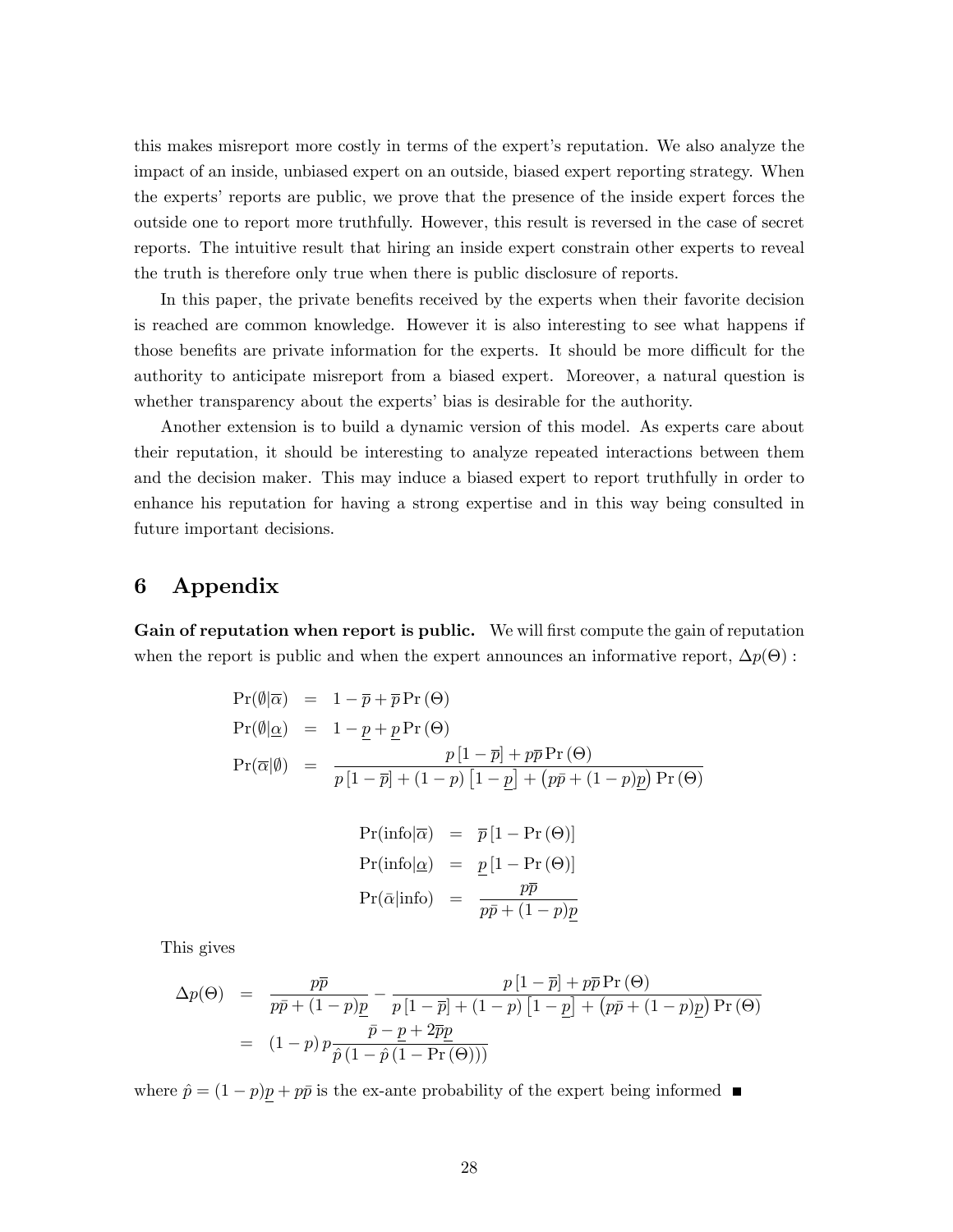Gain of reputation when report is secret. The general formulas for the gain of reputation when the report is secret and when the DA's decision is  $y = 0$ ,  $\Delta s(\Theta_{sr}, q)$ :

$$
\Delta s(\Theta_{sr}, 1) = \frac{p(1-p)\left(\bar{p}-\underline{p}\right)}{\hat{p}\left(1-\hat{p}F(\theta_{sr}^*)\right)}.
$$

Notice that  $\Delta s(\Theta_{sr}, 1) < \Delta p(\Theta_{sr}).$ 

DeÖne

$$
H(\theta_{sr}^*, q) = qF(\theta_{sr}^*) - (1 - q)\{1 - F(0)\}\
$$

We have

$$
\Delta s(\Theta_{sr}, q) = \frac{p(1-p) (Pr (0|\bar{\alpha}) - Pr (0|\underline{\alpha}))}{Pr (0) Pr (1)}
$$
  
\n
$$
Pr (0|\bar{\alpha}) = \bar{p}F (\theta_{sr}^*) + (1-q) \{1 - \bar{p} + \bar{p} [F(0) - F (\theta_{sr}^*)]\}
$$
  
\n
$$
Pr (0|\bar{\alpha}) - Pr (0|\underline{\alpha}) = (\bar{p} - \underline{p}) (qF (\theta_{sr}^*) - (1-q) \{1 - F(0)\})
$$
  
\n
$$
= (\bar{p} - \underline{p}) H
$$
  
\n
$$
Pr (0) = \hat{p}F(\theta_{sr}^*) + (1-q) [1 - \hat{p} + \hat{p} (F(0) - F (\theta_{sr}^*))]
$$
  
\n
$$
= 1 - q + \hat{p}H
$$
  
\n
$$
Pr (1) = \hat{p} (1 - F(0)) + q [1 - \hat{p} + \hat{p} (F(0) - F (\theta_{sr}^*))]
$$
  
\n
$$
= q - \hat{p}H
$$

Thus

$$
\Delta s(\Theta_{sr}, q) = \frac{p(1-p)\left(\bar{p} - \underline{p}\right)H}{\left(1 - q + \hat{p}H\right)\left(q - \hat{p}H\right)}
$$

And

$$
\Delta s(\Theta_{sr}, 1) = \frac{p(1-p)(\bar{p}-\underline{p})}{\hat{p}(1-\hat{p}F(\theta_{sr}^*))} > 0
$$
  

$$
\Delta s(\Theta_{sr}, 0) = wp(1-p)(\bar{p}-\underline{p}) \frac{-(1-F(0))}{(1-\hat{p}(1-F(0)))(\hat{p}(1-F(0)))} < 0
$$

This allows us to compute the following derivatives

$$
\frac{\frac{\partial(\Delta s(\Theta_{sr}, q))}{\partial \theta_{sr}^*}}{\Delta s(\Theta_{sr}, q)} = qf(\theta_{sr}^*) \left( \frac{1}{H} - \frac{\hat{p}}{1 - q + \hat{p}H} + \frac{\hat{p}}{q - \hat{p}H} \right)
$$

$$
= qf(\theta_{sr}^*) \left( \frac{q(1 - \hat{p}H) + (\hat{p}H)^2}{H(1 - q + \hat{p}H)(q - \hat{p}H)} \right) > 0
$$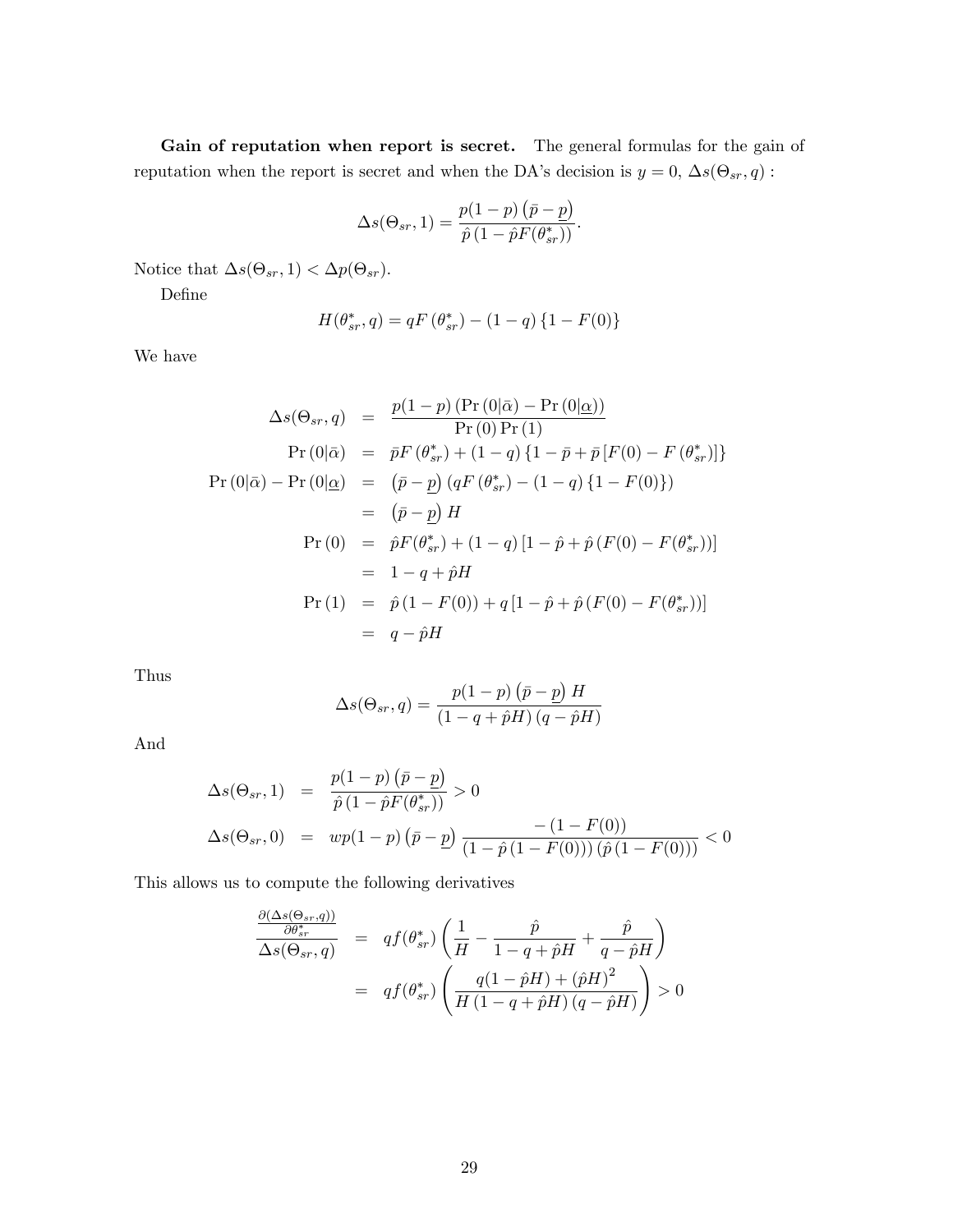$$
\frac{\frac{\partial(\Delta s(\Theta_{sr}, q))}{\partial q}}{\Delta s(\Theta_{sr}, q)} = \left(\frac{H_q}{H} + \frac{1 - \hat{p}H_q}{1 - q + \hat{p}H} - \frac{1 - \hat{p}H_q}{q - \hat{p}H}\right)
$$
\n
$$
= H_q \left(\frac{q(1 - \hat{p}H) + (\hat{p}H)^2}{H(1 - q + \hat{p}H)(q - \hat{p}H)}\right) + \frac{1}{1 - q + \hat{p}H} - \frac{1}{q - \hat{p}H}
$$
\n
$$
= H_q \left(\frac{q(1 - \hat{p}H) + (\hat{p}H)^2}{H(1 - q + \hat{p}H)(q - \hat{p}H)}\right) + \frac{2(q - \hat{p}H) - 1}{(1 - q + \hat{p}H)(q - \hat{p}H)}
$$
\n
$$
= \frac{H_q \left(q(1 - \hat{p}H) + (\hat{p}H)^2\right) + H(2(q - \hat{p}H) - 1)}{H(1 - q + \hat{p}H)(q - \hat{p}H)}
$$
\n
$$
= \frac{H_q \left(q - q\hat{p}H + (\hat{p}H)^2\right) + H(2q - 2\hat{p}H - 1)}{H(1 - q + \hat{p}H)(q - \hat{p}H)}
$$
\n
$$
= \frac{(1 - F(0)) + (-\hat{p}H_q + 2)H(q - \hat{p}H)}{H(1 - q + \hat{p}H)(q - \hat{p}H)} > 0
$$

Convexity of the functions  $\phi(\theta)$  and  $\psi(\theta)$ . We now show that those functions are convex. Let's remind that  $f(\theta)$  is non-decreasing on  $\theta < 0$ 

$$
\psi(\theta) = w \frac{p(1-p)(\bar{p}-p)}{\hat{p}(1-\hat{p}F(\theta))} - \gamma \theta
$$
  

$$
\psi'(\theta) = w \frac{p(1-p)(\bar{p}-p)}{(1-\hat{p}F(\theta))^2} f(\theta) - \gamma
$$
  

$$
\psi''(\theta) = w \frac{p(1-p)(\bar{p}-p)}{(1-\hat{p}F(\theta))^2} \left( f'(\theta) + \frac{2\hat{p}f(\theta)^2}{1-\hat{p}F(\theta)} \right)
$$

$$
\begin{array}{rcl}\n\phi(\theta) & = & \frac{\phi(0)}{(1 + l(F(0) - F(\theta)))} - \gamma \theta \\
\phi'(\theta) & = & \frac{\phi(0)}{(1 + l(F(0) - F(\theta)))^2} l(f(\theta) - \gamma \\
\phi''(\theta) & = & \frac{\phi(0)}{(1 + l(F(0) - F(\theta)))^2} l\left(f'(\theta) + \frac{2}{1 + l(F(0) - F(\theta))} l(f(\theta)^2\right)\n\end{array}
$$

**Proof of Proposition 17.** Assume  $q = 1$ . Let's compute the probabilities that the market anticipates that an outside expert is a good one given the decision.

Without inside experts, this gives for decision  $y = 0$ :

 $\blacksquare$ 

 $\blacksquare$ 

$$
\begin{array}{rcl} \Pr\left(0|\bar{\alpha}\right) & = & \bar{p}F\left(\theta\right) \\ \Pr\left(0\right) & = & \hat{p}F(\theta) \\ \Pr\left(\bar{\alpha}|0\right) & = & \frac{p\bar{p}}{\hat{p}}. \end{array}
$$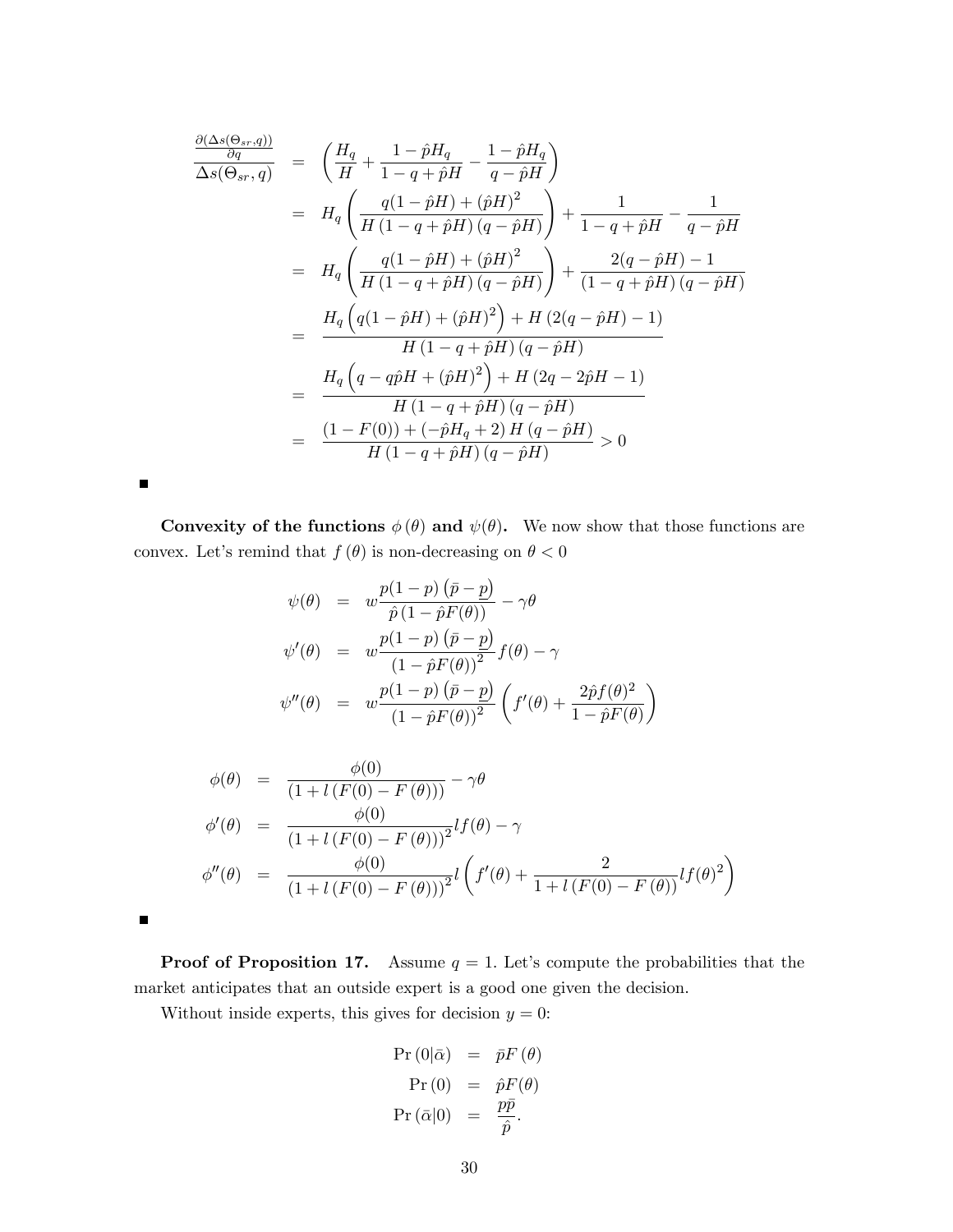And, for decision  $y = 1$ :

$$
Pr (1|\bar{\alpha}) = \bar{p} [1 - F(\theta)] + (1 - \bar{p})
$$
  
\n
$$
Pr (1) = 1 - \hat{p} F(\theta)
$$
  
\n
$$
Pr (\bar{\alpha}|1) = \frac{p (1 - \bar{p} F(\theta))}{1 - \hat{p} F(\theta)}.
$$

When an inside expert is consulted, we have for decision  $y = 0$ :

$$
\Pr_{I} (0|\bar{\alpha}) = \bar{p}F(\theta) + (1-\bar{p}) p_I [F(0) - F(\theta)] \n\Pr_{I} (0) = \hat{p}F(\theta) + (1-\hat{p}) p_I [F(0) - F(\theta)] \n\Pr_{I} (\bar{\alpha}|0) = p \left[ \frac{\bar{p}F(\theta) + (1-\bar{p}) p_I [F(0) - F(\theta)]}{\hat{p}F(\theta) + (1-\hat{p}) p_I [F(0) - F(\theta)]} \right].
$$

Finally, for decision  $y = 1$ :

$$
\Pr_{I} (1|\bar{\alpha}) = 1 - \bar{p}F(\theta) - p_I [F(0) - \bar{p}F(\theta)]
$$
  
\n
$$
\Pr_{I} (1) = 1 - \hat{p}F(\theta) - p_I [F(0) - \hat{p}F(\theta)]
$$
  
\n
$$
\Pr_{I} (\bar{\alpha}|1) = p \left[ \frac{1 - \bar{p}F(\theta) - p_I [F(0) - \bar{p}F(\theta)]}{1 - \hat{p}F(\theta) - p_I [F(0) - \hat{p}F(\theta)]} \right]
$$

As  $\bar{p} > \hat{p}$ , one can easily show that  $Pr_I(\bar{\alpha}|0) < Pr(\bar{\alpha}|0)$  and that  $Pr_I(\bar{\alpha}|1) > Pr(\bar{\alpha}|1)$ . This proves that the reputation effects are lower when an inside expert is consulted:

:

$$
w\left[\Pr(\alpha = \overline{\alpha}|y=0) - \Pr(\alpha = \overline{\alpha}|y=1)\right] < w\Delta s(\Theta_{sr}, 1).
$$

Finally one can state the result, when experts' reports are secret and  $q = 1$ , hiring an inside expert reduces the outside expert's incentives to report truthfully.  $\blacksquare$ 

# References

- [1] Beniers, K.J. and O.H. Swank, 2004, "On the Composition of Committees," Journal of Law, Economics, and Organization, 20, 353-378.
- [2] Biais, B. and E. Perotti, 2005, "Entrepreneurs and new ideas," Working Paper, IDEI.
- [3] Bruce, B., 2002, "Stock Analysts: Experts on Whose Behalf," The Journal of Psychology and Financial Markets, 3, 198-201.
- [4] Crawford, V. and J. Sobel, 1982, "Strategic Information Transmission," Econometrica, 50(6), 1431-1452.
- [5] Dewatripont, M. and J. Tirole, 1999, "Advocates," Journal of Political Economy, 107, 1-39.